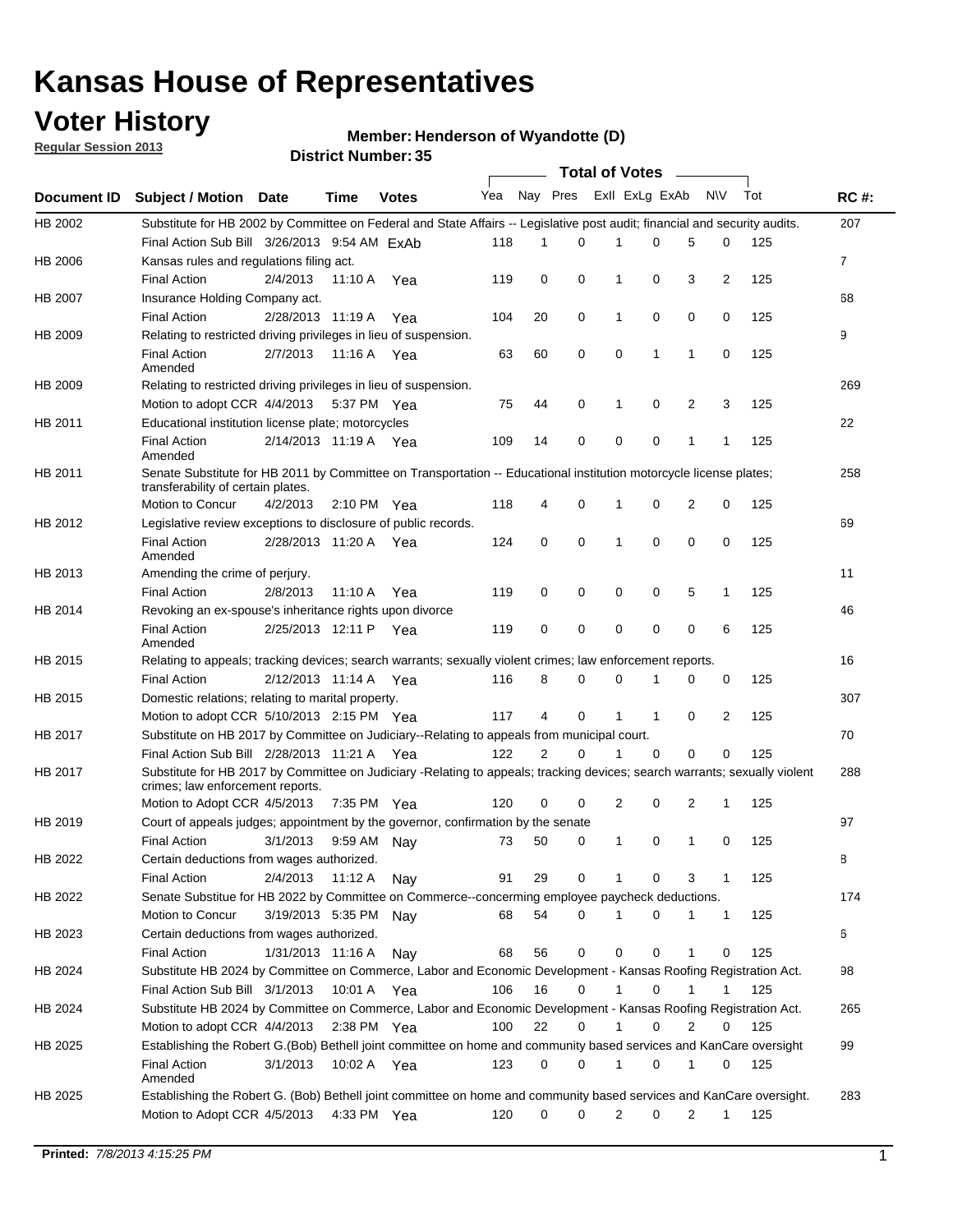## **Voter History**

**Regular Session 2013**

### **Member: Henderson of Wyandotte (D)**

|                    |                                                                                                                                                                                                                                                        |                        | טט וסווווטנו ועווווטכו |              |     |                | <b>Total of Votes</b> |                |                |   |              |     |     |
|--------------------|--------------------------------------------------------------------------------------------------------------------------------------------------------------------------------------------------------------------------------------------------------|------------------------|------------------------|--------------|-----|----------------|-----------------------|----------------|----------------|---|--------------|-----|-----|
| <b>Document ID</b> | <b>Subject / Motion Date</b>                                                                                                                                                                                                                           |                        | Time                   | <b>Votes</b> | Yea | Nay Pres       |                       |                | Exll ExLg ExAb |   | <b>NV</b>    | Tot | RC# |
| HB 2028            | Providing for venue in Shawnee County District Court in certain forfeiture proceedings                                                                                                                                                                 |                        |                        |              |     |                |                       |                |                |   |              |     | 12  |
|                    | <b>Final Action</b><br>Amended                                                                                                                                                                                                                         | 2/8/2013               | 11:12 A Yea            |              | 119 | 1              | 0                     | $\mathbf 0$    | $\mathbf 0$    | 5 | 0            | 125 |     |
| HB 2028            | Providing for venue in Shawnee County District Court in certain forfeiture proceedings                                                                                                                                                                 |                        |                        |              |     |                |                       |                |                |   |              |     | 199 |
|                    | Motion to Concur                                                                                                                                                                                                                                       | 3/25/2013 9:36 AM Yea  |                        |              | 120 | 0              | 0                     | 2              | 0              | 2 | $\mathbf{1}$ | 125 |     |
| HB 2030            | Creating wounded warrior deer hunting permits for injured combat veterans.                                                                                                                                                                             |                        |                        |              |     |                |                       |                |                |   |              |     | 25  |
|                    | <b>Final Action</b><br>Amended                                                                                                                                                                                                                         | 2/15/2013 11:16 A      |                        | Yea          | 115 | 0              | 0                     | 2              | $\overline{2}$ | 3 | 3            | 125 |     |
| HB 2033            | Concerning the regulation of knives                                                                                                                                                                                                                    |                        |                        |              |     |                |                       |                |                |   |              |     | 143 |
|                    | <b>Final Action</b>                                                                                                                                                                                                                                    | 3/7/2013               | 12:12 P                | Nav          | 93  | 28             | 0                     | 1              | $\mathbf 0$    | 3 | 0            | 125 |     |
| HB 2033            | Concerning the regulation of knives.                                                                                                                                                                                                                   |                        |                        |              |     |                |                       |                |                |   |              |     | 270 |
|                    | Motion to adopt CCR $4/4/2013$ 5:43 PM                                                                                                                                                                                                                 |                        |                        | Nay          | 95  | 26             | 0                     | 1              | 0              | 3 | 0            | 125 |     |
| HB 2034            | Human trafficking; crimes of commercial sexual exploitation of a child, selling sexual relations, promoting the sale of sexual<br>relations and buying sexual relations; children in need of care; staff secure faciliies.                             |                        |                        |              |     |                |                       |                |                |   |              |     | 17  |
|                    | <b>Final Action</b><br>Amended                                                                                                                                                                                                                         | 2/12/2013 11:16 A Yea  |                        |              | 124 | 0              | 0                     | 0              | 1              | 0 | 0            | 125 |     |
| HB 2034            | S Sub for HB 2034 by Committee on Judiciary - Human trafficking; crimes of commercial sexual exploitation of a child, selling<br>sexual relations, promoting the sale of sexual relations and buying sexual relations; children in need of care; staff |                        |                        |              |     |                |                       |                |                |   |              |     | 282 |
|                    | Motion to Adopt CCR 4/5/2013 4:18 PM Yea                                                                                                                                                                                                               |                        |                        |              | 120 | 0              | 0                     | $\overline{2}$ | 0              | 2 | 1            | 125 |     |
| HB 2035            | Cities; experience requirements for plumbers, electricians and certain mechanical contractors.                                                                                                                                                         |                        |                        |              |     |                |                       |                |                |   |              |     | 29  |
|                    | <b>Final Action</b>                                                                                                                                                                                                                                    | 2/18/2013 11:16 A      |                        | Yea          | 117 | 2              | 0                     | 2              | 0              | 4 | 0            | 125 |     |
| HB 2037            | Public property; religious displays; other displays.                                                                                                                                                                                                   |                        |                        |              | 120 | 3              | 0                     | 1              | 0              |   | 0            |     | 176 |
|                    | <b>Final Action</b>                                                                                                                                                                                                                                    | 3/20/2013 10:27 A Yea  |                        |              |     |                |                       |                |                | 1 |              | 125 |     |
| HB 2041            | Criminal history record information; definition; municipal court reporting; district court reporting.<br><b>Final Action</b>                                                                                                                           |                        |                        |              | 119 |                | 0                     |                | 0              |   | 0            |     | 19  |
| HB 2042            |                                                                                                                                                                                                                                                        | 2/13/2013 11:23 A ExAb |                        |              |     | 3              |                       | 0              |                | 3 |              | 125 | 158 |
|                    | Appraisal of property for taxation purposes; appeals; changes.<br><b>Final Action</b><br>Amended                                                                                                                                                       | 3/18/2013 11:19 A Yea  |                        |              | 109 | 12             | 0                     | 2              | 0              | 2 | 0            | 125 |     |
| HB 2043            | Aggravated battery; driving under the influence.                                                                                                                                                                                                       |                        |                        |              |     |                |                       |                |                |   |              |     | 100 |
|                    | <b>Final Action</b><br>Amended                                                                                                                                                                                                                         | 3/1/2013               | 10:03 A Yea            |              | 123 | 0              | 0                     | 1              | 0              | 1 | 0            | 125 |     |
| HB 2043            | Senate Substitute for HB 2043 by Committee on Judiciary - Attorney general; duties and responsibilities; notice of intent to<br>seek the death penalty.                                                                                                |                        |                        |              |     |                |                       |                |                |   |              |     | 271 |
|                    | Motion to adopt CCR 4/4/2013                                                                                                                                                                                                                           |                        | 5:48 PM                | Yea          | 121 | 0              | 0                     |                | 0              | 3 | 0            | 125 |     |
| HB 2044            | Increasing the penalty for a person who distributes a controlled substance that causes great bodily harm or death.                                                                                                                                     |                        |                        |              |     |                |                       |                |                |   |              |     | 101 |
|                    | <b>Final Action</b><br>Amended                                                                                                                                                                                                                         | 3/1/2013               | 10:05 A                | Yea          | 112 | 11             | $\Omega$              |                | $\Omega$       |   | 0            | 125 |     |
| HB 2047            | Requiring certain municipalities to vote to increase property tax revenues over previous year when such increase exceeds<br>inflation; publication.                                                                                                    |                        |                        |              |     |                |                       |                |                |   |              |     | 186 |
|                    | Final Action<br>Amended                                                                                                                                                                                                                                | 3/21/2013 11:29 A      |                        | Nay          | 68  | 53             | 0                     | 1              | 0              | 3 | 0            | 125 |     |
| HB 2049            | Kansas department of agriculture; increasing certain fees and eliminating sunsets on various program fees.                                                                                                                                             |                        |                        |              |     |                |                       |                |                |   |              |     | 59  |
|                    | <b>Final Action</b><br>Amended                                                                                                                                                                                                                         | 2/27/2013 12:23 P      |                        | Nay          | 77  | 46             | 0                     | 1              | 0              | 1 | 0            | 125 |     |
| HB 2049            | Kansas department of agriculture; increasing certain fees; concerning sunsets on various program fees.                                                                                                                                                 |                        |                        |              |     |                |                       |                |                |   |              |     | 324 |
|                    | Motion to adopt CCR 6/2/2013                                                                                                                                                                                                                           |                        | 12:28 A                | <b>NV</b>    | 45  | 64             | 0                     | 1              | 0              | 6 | 9            | 125 |     |
| HB 2050            | Agriculture; agricultural chemical registration; pesticide business liablity insurance; repeal of the Kansas agricultural liming<br>materials act.                                                                                                     |                        |                        |              |     |                |                       |                |                |   |              |     | 60  |
|                    | <b>Final Action</b><br>Amended                                                                                                                                                                                                                         | 2/27/2013 12:25 P      |                        | Yea          | 103 | 20             | 0                     | 1              | 0              | 1 | 0            | 125 |     |
| HB 2051            | Substitute for HB 2051 by Committee on Agriculture and Natural Resources--Amending provisions relating to dams,<br>obstructions, sstreams and water flex accounts and transfer permits.                                                                |                        |                        |              |     |                |                       |                |                |   |              |     | 50  |
|                    | Final Action Sub Bill 2/26/2013 2:12 PM N\V                                                                                                                                                                                                            |                        |                        |              | 117 | $\overline{c}$ | 0                     | 0              | 0              | 0 | 6            | 125 |     |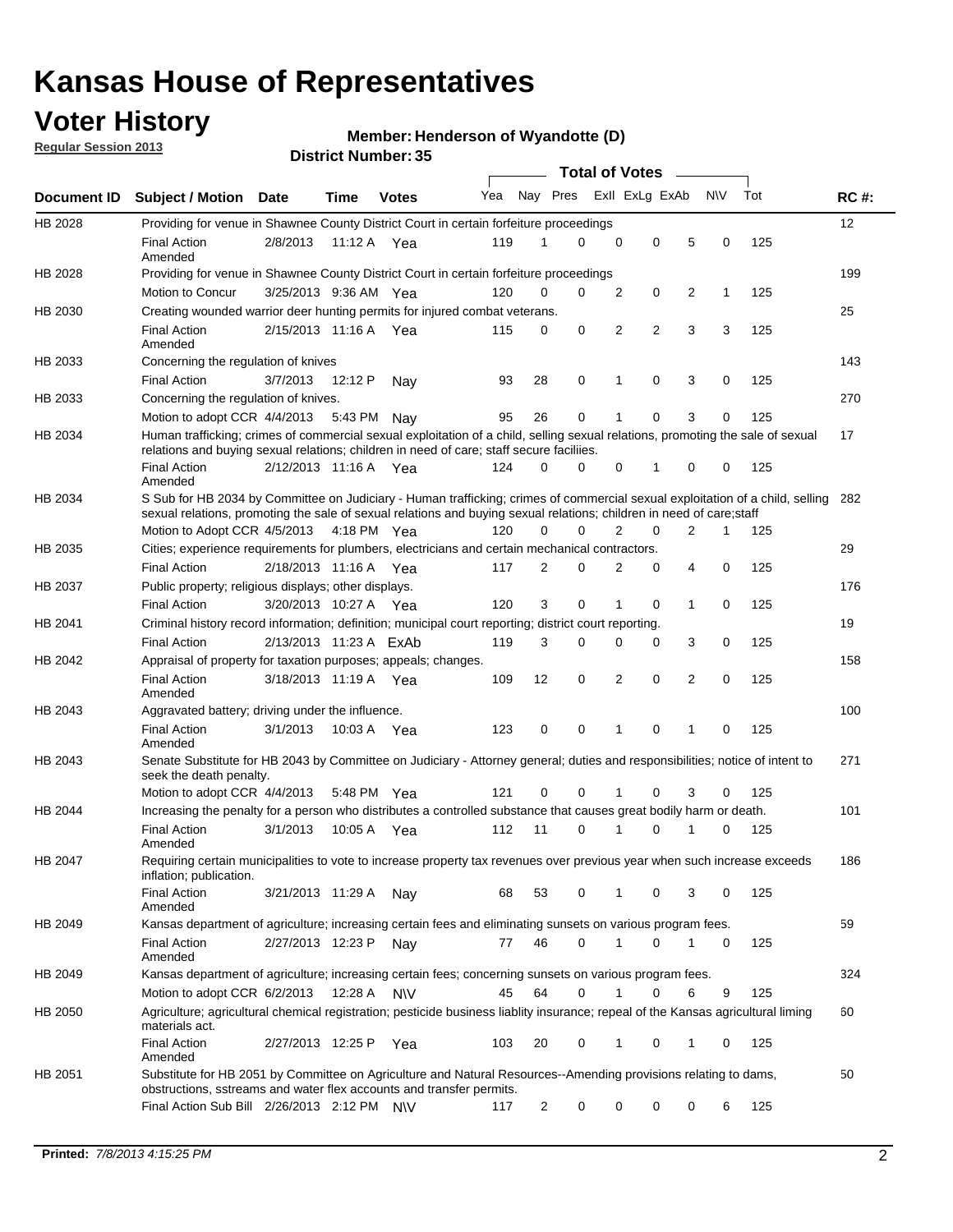## **Voter History**

**Member: Henderson of Wyandotte (D)** 

**Regular Session 2013**

|                |                                                                                                                                                                                                                                          |                        |             | טט הסעוווטנו ועוווטכו |     |                |                             | <b>Total of Votes</b> | $\sim$   |                |           |     |             |
|----------------|------------------------------------------------------------------------------------------------------------------------------------------------------------------------------------------------------------------------------------------|------------------------|-------------|-----------------------|-----|----------------|-----------------------------|-----------------------|----------|----------------|-----------|-----|-------------|
| Document ID    | <b>Subject / Motion</b>                                                                                                                                                                                                                  | Date                   | <b>Time</b> | <b>Votes</b>          |     |                | Yea Nay Pres ExII ExLg ExAb |                       |          |                | <b>NV</b> | Tot | <b>RC#:</b> |
| HB 2052        | Discharging a firearm inside or into a city; unlawful acts; exceptions.                                                                                                                                                                  |                        |             |                       |     |                |                             |                       |          |                |           |     | 155         |
|                | <b>Final Action</b><br>Amended                                                                                                                                                                                                           | 3/14/2013 11:20 A Yea  |             |                       | 121 | 2              | 0                           | 0                     | $\Omega$ | 2              | 0         | 125 |             |
| HB 2052        | Senate Substitute for HB 2052 by Committee on Federal and State Affairs - Concerning firearms; personal and family<br>protection act; concealed handguns in public building; other changes; unlawful discharge of a firearm inside city. |                        |             |                       |     |                |                             |                       |          |                |           |     | 300         |
|                | Motion to Adopt CCR 4/5/2013                                                                                                                                                                                                             |                        | 10:24 P     | Nav                   | 104 | 16             | 0                           | 2                     | $\Omega$ | 2              | 1         | 125 |             |
| HB 2055        | Personal and Familly Protection Act; public buildings; adequate security.                                                                                                                                                                |                        |             |                       |     |                |                             |                       |          |                |           |     | 156         |
|                | <b>Final Action</b><br>Amended                                                                                                                                                                                                           | 3/14/2013 11:26 A      |             | Nav                   | 84  | 38             | 0                           | 0                     | 0        | $\overline{2}$ | 1         | 125 |             |
| HB 2057        | Concerning property taxation; relating to county appraisers; appointing interim appraiser.                                                                                                                                               |                        |             |                       |     |                |                             |                       |          |                |           |     | 208         |
|                | <b>Final Action</b>                                                                                                                                                                                                                      | 3/26/2013 9:55 AM ExAb |             |                       | 119 | 0              | 0                           | 1                     | 0        | 5              | 0         | 125 |             |
| HB 2058        | Taxation of helium and certain other gases under mineral severance tax, and prohibition of certain refunds related thereto.                                                                                                              |                        |             |                       |     |                |                             |                       |          |                |           |     | 159         |
|                | <b>Final Action</b>                                                                                                                                                                                                                      | 3/18/2013 11:21 A Yea  |             |                       | 119 | 2              | 0                           | 2                     | $\Omega$ | 2              | $\Omega$  | 125 |             |
| HB 2059        | Income tax deductions and modifications and severance tax exemptions; basis of partner's interest and shareholder's stock;<br>statutory clarification.                                                                                   |                        |             |                       |     |                |                             |                       |          |                |           |     | 14          |
|                | <b>Final Action</b><br>Amended                                                                                                                                                                                                           | 2/11/2013 11:42 A      |             | Yea                   | 122 | $\overline{2}$ | 0                           | 0                     | 0        | 1              | 0         | 125 |             |
| HB 2059        | Income tax deductions and modifications and severance tax exemptions; basis of partner's interest and shareholder's stock;<br>statutory clarification.                                                                                   |                        |             |                       |     |                |                             |                       |          |                |           |     | 293         |
|                | Motion to Concur                                                                                                                                                                                                                         | 4/5/2013               | 8:14 PM Nay |                       | 0   | 120            | 0                           | $\overline{2}$        | 0        | $\overline{2}$ | 1         | 125 |             |
| HB 2059        | Income tax rates, deductions and credits; rural opportunity zones; sales tax rates and distribution of revenue; severance tax;<br>and property tax exemptions for IRB property and property damaged by natural disaster.                 |                        |             |                       |     |                |                             |                       |          |                |           |     | 322         |
|                | Motion to adopt CCR 6/2/2013                                                                                                                                                                                                             |                        | 12:11 A     | N\V                   | 69  | 45             | 0                           | $\mathbf{1}$          | 0        | 6              | 4         | 125 |             |
| <b>HB 2060</b> | Prohibiting certain confined persons from receiving food sales tax refunds and homestead property tax refunds.                                                                                                                           |                        |             |                       |     |                |                             |                       |          |                |           |     | 10          |
|                | <b>Final Action</b><br>Amended                                                                                                                                                                                                           | 2/7/2013               | 11:18 A     | Yea                   | 123 | $\mathbf 0$    | 0                           | 0                     | 1        | 1              | 0         | 125 |             |
| HB 2065        | Creating the crime of home improvement fraud.                                                                                                                                                                                            |                        |             |                       |     |                |                             |                       |          |                |           |     | 20          |
|                | <b>Final Action</b><br>Amended                                                                                                                                                                                                           | 2/13/2013 11:26 A ExAb |             |                       | 106 | 16             | 0                           | 0                     | 0        | 3              | 0         | 125 |             |
| <b>HB 2066</b> | Physical therapists; evaluation and treatment of patients.                                                                                                                                                                               |                        |             |                       |     |                |                             |                       |          |                |           |     | 26          |
|                | <b>Final Action</b><br>Amended                                                                                                                                                                                                           | 2/15/2013 11:18 A      |             | Nav                   | 98  | 16             | $\mathbf 0$                 | $\overline{2}$        | 2        | 3              | 4         | 125 |             |
| HB 2067        | Board of nursing; assistant attorneys general.                                                                                                                                                                                           |                        |             |                       |     |                |                             |                       |          |                |           |     | 15          |
|                | <b>Final Action</b>                                                                                                                                                                                                                      | 2/11/2013 11:44 A Yea  |             |                       | 123 | $\mathbf{1}$   | 0                           | 0                     | 0        | 1              | 0         | 125 |             |
| HB 2069        | Public policy; certain city ordinances and county resolutions declared void.                                                                                                                                                             |                        |             |                       |     |                |                             |                       |          |                |           |     | 102         |
|                | <b>Final Action</b><br>Amended                                                                                                                                                                                                           | 3/1/2013               | 10:06 A     | Nav                   | 92  | 31             | $\Omega$                    | 1                     | 0        | 1              | 0         | 125 |             |
| HB 2069        | Public policy; certain city ordinances and county resolutions declared void.                                                                                                                                                             |                        |             |                       |     |                |                             |                       |          |                |           |     | 292         |
|                | Motion to Concur                                                                                                                                                                                                                         | 4/5/2013               | 8:04 PM Nay |                       | 88  | 32             | 0                           | 2                     | 0        | 2              | 1         | 125 |             |
| HB 2070        | Appearance bond conditions; surety and bounty hunter regulation.                                                                                                                                                                         |                        |             |                       |     |                |                             |                       |          |                |           |     | 103         |
|                | <b>Final Action</b><br>Amended                                                                                                                                                                                                           | 3/1/2013               | 10:08 A Yea |                       | 122 | $\mathbf{1}$   | 0                           | $\mathbf{1}$          | 0        | $\mathbf{1}$   | 0         | 125 |             |
| HB 2074        | Cities and counties; solid waste disposal areas; restrictions.                                                                                                                                                                           |                        |             |                       |     |                |                             |                       |          |                |           |     | 139         |
|                | <b>Emergency Final</b><br><b>Action Amend</b>                                                                                                                                                                                            | 3/1/2013               | 1:11 PM Yea |                       | 102 | 19             | 0                           | 1                     | 0        | $\mathbf{1}$   | 2         | 125 |             |
| HB 2075        | Cities; qualifications and rehabilitation of abandoned property.                                                                                                                                                                         |                        |             |                       |     |                |                             |                       |          |                |           |     | 61          |
|                | <b>Final Action</b><br>Amended                                                                                                                                                                                                           | 2/27/2013 12:27 P      |             | Nav                   | 72  | 51             | 0                           | 1                     | 0        | 1              | 0         | 125 |             |
| HB 2077        | Granting professional licenses to military service members.<br><b>Final Action</b><br>Amended                                                                                                                                            | 2/26/2013 2:13 PM N\V  |             |                       | 119 | 0              | 0                           | 2                     | 0        | 2              | 2         | 125 | 51          |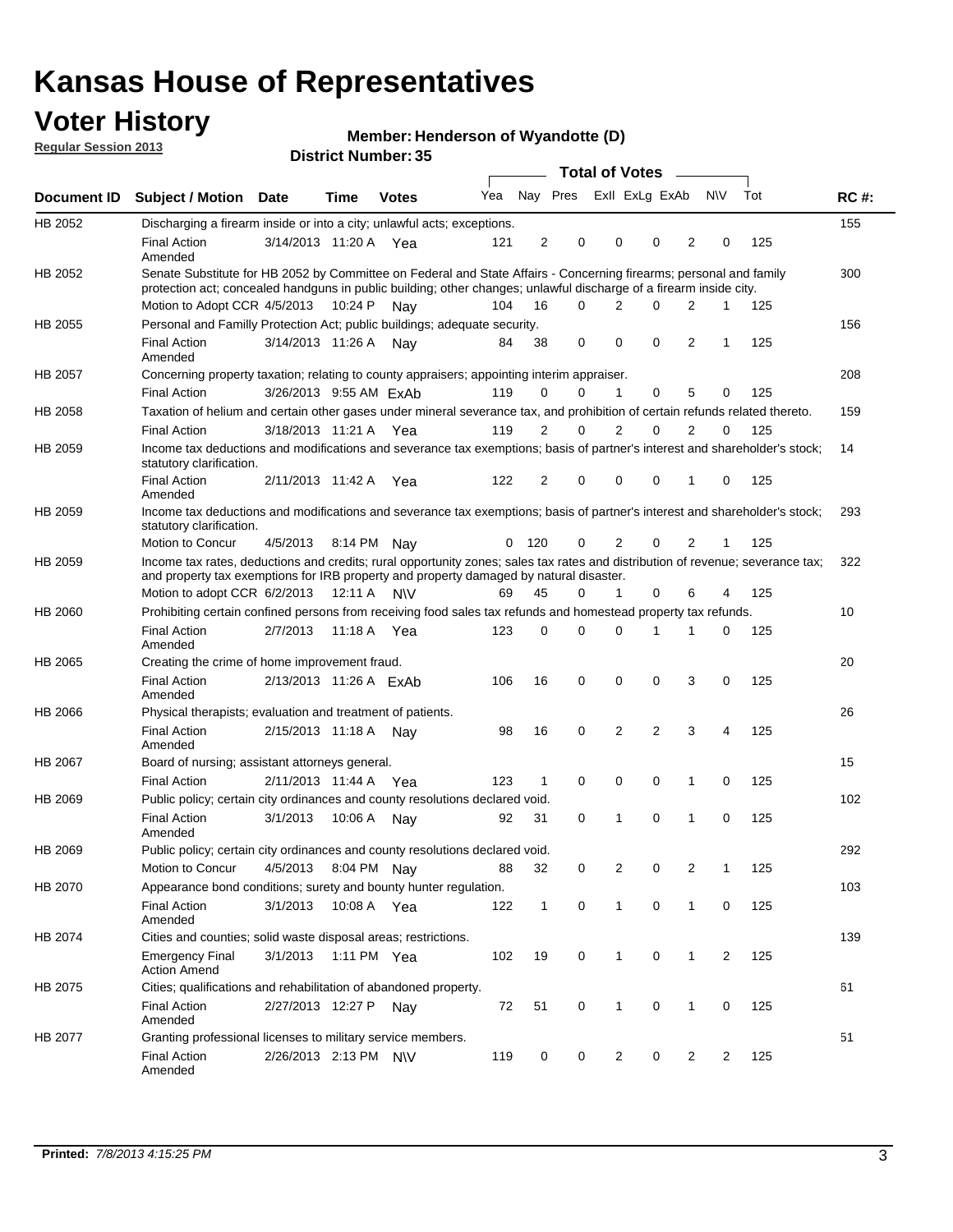## **Voter History**

**Member: Henderson of Wyandotte (D)** 

**Regular Session 2013**

|             |                                                                                                                                                                                                       |                        |             | DISTILL MUILIDEL. 33 |     |          |   | Total of Votes – |          |                |                |     |             |
|-------------|-------------------------------------------------------------------------------------------------------------------------------------------------------------------------------------------------------|------------------------|-------------|----------------------|-----|----------|---|------------------|----------|----------------|----------------|-----|-------------|
| Document ID | <b>Subject / Motion Date</b>                                                                                                                                                                          |                        | Time        | <b>Votes</b>         | Yea | Nay Pres |   | Exll ExLg ExAb   |          |                | <b>NV</b>      | Tot | <b>RC#:</b> |
| HB 2078     | Authorizing certain licensing boards to accept education, training or experience completed in the military towards licensure in<br>this state.                                                        |                        |             |                      |     |          |   |                  |          |                |                |     | 52          |
|             | <b>Final Action</b><br>Amended                                                                                                                                                                        | 2/26/2013 2:14 PM      |             | <b>NV</b>            | 119 | 0        | 0 | 2                | 0        | $\overline{2}$ | 2              | 125 |             |
| HB 2078     | Authorizing certain licensing boards to accept education, training or experience of military service members towards obtaining 275<br>licensure in this state.                                        |                        |             |                      |     |          |   |                  |          |                |                |     |             |
|             | Motion to adopt CCR 4/5/2013                                                                                                                                                                          |                        | 11:42 A     | Yea                  | 120 | 0        | 0 | $\overline{2}$   | 0        | 3              | 0              | 125 |             |
| HB 2081     | Forfeiture of property related to violations of certain criminal acts.                                                                                                                                |                        |             |                      |     |          |   |                  |          |                |                |     | 18          |
|             | <b>Final Action</b><br>Amended                                                                                                                                                                        | 2/12/2013 11:17 A Yea  |             |                      | 124 | 0        | 0 | 0                | 1        | 0              | 0              | 125 |             |
| HB 2081     | Forfeiture of property related to violations of certain criminal acts.                                                                                                                                |                        |             |                      |     |          |   |                  |          |                |                |     | 306         |
|             | Motion to adopt CCR 5/10/2013 10:38 A                                                                                                                                                                 |                        |             | Yea                  | 121 | 0        | 0 | 1                | 1        | 2              | 0              | 125 |             |
| HB 2083     | Public employees relations boards; assessment of certain costs.                                                                                                                                       |                        |             |                      |     |          |   |                  |          |                |                |     | 104         |
|             | <b>Final Action</b><br>Amended                                                                                                                                                                        | 3/1/2013               | 10:09 A     | Nav                  | 87  | 36       | 0 | 1                | 0        | 1              | $\mathbf 0$    | 125 |             |
| HB 2084     | Tax credits for community services contributions; youth apprenticeship and entrepreneurship.                                                                                                          |                        |             |                      |     |          |   |                  |          |                |                |     | 105         |
|             | <b>Final Action</b><br>Amended                                                                                                                                                                        | 3/1/2013               | 10:11 A     | Yea                  | 120 | 3        | 0 | 1                | 0        | 1              | 0              | 125 |             |
| HB 2084     | Tax credits for community services contributions; youth apprenticeship and entrepreneurship.                                                                                                          |                        |             |                      |     |          |   |                  |          |                |                |     | 316         |
|             | Sub Motion to Concur 5/24/2013 9:33 AM Nav                                                                                                                                                            |                        |             |                      | 5   | 109      | 0 |                  | $\Omega$ | 9              | 1              | 125 |             |
| HB 2086     | Eligible infrastructure costs for tax increment financing and community improvement districts; bond repayment tax revenue<br>pledge requirements.                                                     |                        |             |                      |     |          |   |                  |          |                |                |     | 160         |
|             | <b>Final Action</b>                                                                                                                                                                                   | 3/18/2013 11:24 A      |             | Nay                  | 61  | 60       | 0 | 2                | 0        | $\overline{2}$ | 0              | 125 |             |
| HB 2086     | Eligible infrastructure costs for tax increment financing and community improvement districts; bond repayment tax revenue<br>pledge requirements.                                                     |                        |             |                      |     |          |   |                  |          |                |                |     | 173         |
|             | <b>Final Action</b>                                                                                                                                                                                   | 3/19/2013 5:25 PM      |             | Nav                  | 81  | 41       | 0 | 1                | 0        | 1              | 1              | 125 |             |
| HB 2091     | Publication of delinguent personal property tax statements.                                                                                                                                           |                        |             |                      |     |          |   |                  |          |                |                |     | 161         |
|             | <b>Final Action</b><br>Amended                                                                                                                                                                        | 3/18/2013 11:25 A      |             | Yea                  | 81  | 40       | 0 | $\overline{2}$   | 0        | $\overline{2}$ | 0              | 125 |             |
| HB 2093     | Amending the crime of identity theft.                                                                                                                                                                 |                        |             |                      |     |          |   |                  |          |                |                |     | 106         |
|             | <b>Final Action</b><br>Amended                                                                                                                                                                        | 3/1/2013               | 10:12 A     | Yea                  | 123 | 0        | 0 |                  | 0        | 1              | 0              | 125 |             |
| HB 2093     | Senate Substitute for HB 2093 by Committee on Judiciary - Identity theft and identity fraud; unlawful acts concerning<br>computers; DNA testing and exculpatory evidence; murder in the first degree. |                        |             |                      |     |          |   |                  |          |                |                |     | 289         |
|             | Motion to Adopt CCR 4/5/2013 7:49 PM Yea                                                                                                                                                              |                        |             |                      | 118 | 2        | 0 | 2                | 0        | 2              | 1              | 125 |             |
| HB 2094     | Student electronic privacy at public and private postsecondary educational institutions.                                                                                                              |                        |             |                      |     |          |   |                  |          |                |                |     | 164         |
|             | <b>Final Action</b><br>Amended                                                                                                                                                                        | 3/19/2013 10:33 A      |             | Yea                  | 123 | 0        | 0 | 1                | 0        | 1              | 0              | 125 |             |
| HB 2096     | Local governmental entities and investment of public moneys.                                                                                                                                          |                        |             |                      |     |          |   |                  |          |                |                |     | 23          |
|             | <b>Final Action</b>                                                                                                                                                                                   | 2/14/2013 11:21 A      |             | Yea                  | 123 | 0        | 0 | 0                | 0        | 1              | 1              | 125 |             |
| HB 2099     | Insurance- updating certain statutory references.                                                                                                                                                     |                        |             |                      |     |          |   |                  |          |                |                |     | 71          |
|             | <b>Final Action</b><br>Amended                                                                                                                                                                        | 2/28/2013 11:23 A Yea  |             |                      | 124 | 0        | 0 | $\mathbf{1}$     | 0        | 0              | 0              | 125 |             |
| HB 2101     | Interstate transmission siting compact.                                                                                                                                                               |                        |             |                      |     |          |   |                  |          |                |                |     | 209         |
|             | <b>Final Action</b><br>Amended                                                                                                                                                                        | 3/26/2013 9:56 AM ExAb |             |                      | 118 | 1        | 0 | 1                | 0        | 5              | 0              | 125 |             |
| HB 2105     | Substitute HB 2105 by Committee on Commerce, Labor and Economic Development - Employment security law.                                                                                                |                        |             |                      |     |          |   |                  |          |                |                |     | 107         |
|             | Final Action Sub Bill 3/1/2013                                                                                                                                                                        |                        | 10:13 A Nay |                      | 88  | 35       | 0 | 1                | 0        | 1              | 0              | 125 |             |
| HB 2105     | Substitute HB 2105 by Committee on Commerce, Labor and Economic Development - Employment security law.                                                                                                |                        |             |                      |     |          |   |                  |          |                |                |     | 298         |
|             | Motion to adopt CCR 4/5/2013                                                                                                                                                                          |                        |             | 9:46 PM Nay          | 89  | 31       | 0 | 2                | 0        | 2              | 1              | 125 |             |
| HB 2106     | Portable electronics insurance act.                                                                                                                                                                   |                        |             |                      |     |          |   |                  |          |                |                |     | 133         |
|             | <b>Emergency Final</b><br>Action                                                                                                                                                                      | 3/1/2013               | 1:03 PM Yea |                      | 117 | 4        | 0 | 1                | 0        | $\mathbf{1}$   | $\overline{2}$ | 125 |             |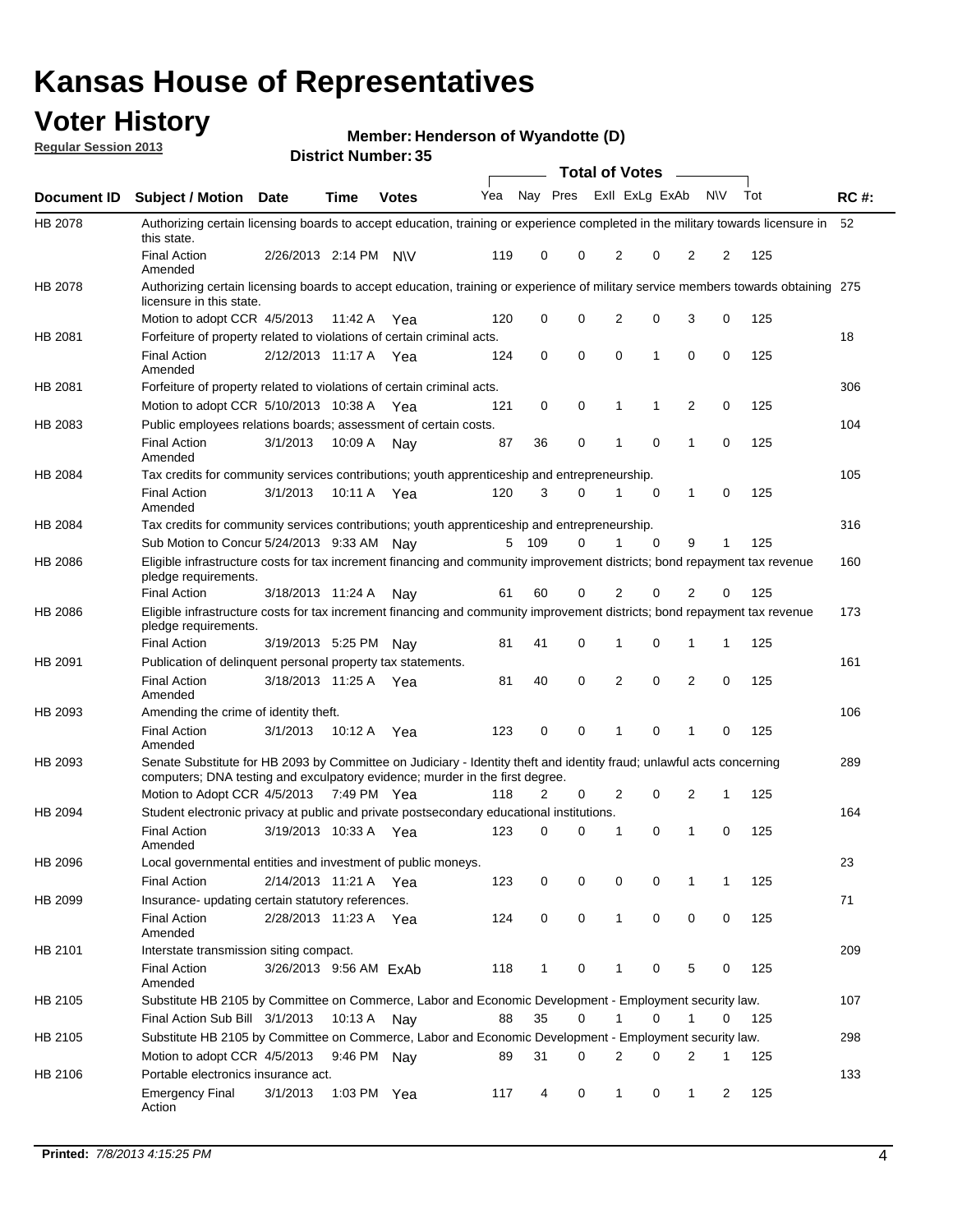## **Voter History**

**Member: Henderson of Wyandotte (D)** 

**Regular Session 2013**

|                    |                                                                                                                                                                                                                                                                      |                        |             | DISTILI MUITINGI . JJ |     |                |          | Total of Votes - |          |                |                |     |             |
|--------------------|----------------------------------------------------------------------------------------------------------------------------------------------------------------------------------------------------------------------------------------------------------------------|------------------------|-------------|-----------------------|-----|----------------|----------|------------------|----------|----------------|----------------|-----|-------------|
| <b>Document ID</b> | <b>Subject / Motion</b>                                                                                                                                                                                                                                              | <b>Date</b>            | <b>Time</b> | <b>Votes</b>          | Yea | Nay Pres       |          | Exll ExLg ExAb   |          |                | <b>NV</b>      | Tot | <b>RC#:</b> |
| HB 2107            | Insurance; enacting the electronic notice and document act.                                                                                                                                                                                                          |                        |             |                       |     |                |          |                  |          |                |                |     | 134         |
|                    | <b>Emergency Final</b><br><b>Action Amend</b>                                                                                                                                                                                                                        | 3/1/2013               | 1:04 PM Yea |                       | 121 | 0              | 0        | $\mathbf 1$      | 0        | 1              | 2              | 125 |             |
| HB 2107            | Insurance; enacting the electronic notice and document act, return of premiums separate from the notice of adverse<br>underwriting decision, statutory updates, uninsurable health plan increase in lifetime limit, mandate lite, certain company<br>dividend plans. |                        |             |                       |     |                |          |                  |          |                |                |     | 281         |
|                    | Motion to Adopt CCR 4/5/2013                                                                                                                                                                                                                                         |                        | 4:06 PM     | Nav                   | 69  | 50             | 0        | 2                | 0        | 3              | 1              | 125 |             |
| HB 2109            | School finance; military pupil count.                                                                                                                                                                                                                                |                        |             |                       |     |                |          |                  |          |                |                |     | 108         |
|                    | <b>Final Action</b>                                                                                                                                                                                                                                                  | 3/1/2013               | 10:15 A     | Yea                   | 104 | 19             | 0        | 1                | 0        | 1              | 0              | 125 |             |
| HB 2109            | Enacting the Kansas children's protection act.                                                                                                                                                                                                                       |                        |             |                       |     |                |          |                  |          |                |                |     | 277         |
|                    | Motion to Adopt CCR 4/5/2013                                                                                                                                                                                                                                         |                        | 12:31 P Yea |                       | 116 | 2              | 0        | 2                | 0        | 3              | $\overline{2}$ | 125 |             |
| HB 2112            | Campaign finance; transfer of campaign money to another candidacy.                                                                                                                                                                                                   |                        |             |                       |     |                |          |                  |          |                |                |     | 72          |
|                    | <b>Final Action</b><br>Amended                                                                                                                                                                                                                                       | 2/28/2013 11:25 A      |             | Nay                   | 95  | 29             | 0        | 1                | 0        | 0              | 0              | 125 |             |
| HB 2114            | Debt setoff; collection assistance fee.                                                                                                                                                                                                                              |                        |             |                       |     |                |          |                  |          |                |                |     | 21          |
|                    | <b>Final Action</b>                                                                                                                                                                                                                                                  | 2/13/2013 11:34 A ExAb |             |                       | 90  | 32             | 0        | 0                | 0        | 3              | 0              | 125 |             |
| HB 2115            | Relating to the employment of retired judges and justices.                                                                                                                                                                                                           |                        |             |                       |     |                |          |                  |          |                |                |     | 73          |
|                    | <b>Final Action</b>                                                                                                                                                                                                                                                  | 2/28/2013 11:27 A Yea  |             |                       | 124 | 0              | 0        | 1                | 0        | 0              | 0              | 125 |             |
| HB 2115            | Courts; employment of retired judges and justices; court debt setoff.                                                                                                                                                                                                |                        |             |                       |     |                |          |                  |          |                |                |     | 309         |
|                    | Motion to Adopt CCR 5/14/2013 2:14 PM Yea                                                                                                                                                                                                                            |                        |             |                       | 100 | 13             | 0        | 1                | 0        | 9              | $\overline{2}$ | 125 |             |
| HB 2118            | Preservation of historic property; environs authority deleted.                                                                                                                                                                                                       |                        |             |                       |     |                |          |                  |          |                |                |     | 62          |
|                    | <b>Final Action</b>                                                                                                                                                                                                                                                  | 2/27/2013 12:30 P      |             | Nav                   | 99  | 24             | 0        | 1                | 0        | 1              | 0              | 125 |             |
| HB 2120            | Updating provisions relating to the Kansas bureau of investigations DNA database.                                                                                                                                                                                    |                        |             |                       |     |                |          |                  |          |                |                |     | 109         |
|                    | <b>Final Action</b><br>Amended                                                                                                                                                                                                                                       | 3/1/2013               | 10:16 A     | Yea                   | 121 | $\overline{2}$ | 0        | 1                | 0        | 1              | 0              | 125 |             |
| HB 2120            | Updating provisions relating to DNA collection and DNA evidence; amending the definition of a bet for purposes of the Kansas 302<br>criminal code; sentencing for possession of a firearm during a drug felony                                                       |                        |             |                       |     |                |          |                  |          |                |                |     |             |
|                    | Motion to adopt CCR 5/9/2013 11:32 A Yea                                                                                                                                                                                                                             |                        |             |                       | 74  | 49             | 0        |                  | 0        | 1              | 0              | 125 |             |
| HB 2122            | Real estate brokers and salespersons; licensing requirements; sales transaction requirements.                                                                                                                                                                        |                        |             |                       |     | 1              | $\Omega$ |                  |          |                |                |     | 37          |
|                    | <b>Final Action</b><br>Amended                                                                                                                                                                                                                                       | 2/20/2013 11:13 A      |             | Yea                   | 121 |                |          |                  | 0        | $\overline{2}$ | 0              | 125 |             |
| HB 2125            | Increasing real estate broker's and salesperson's license fees.                                                                                                                                                                                                      |                        |             |                       |     |                |          |                  |          |                |                |     | 38          |
|                    | <b>Final Action</b>                                                                                                                                                                                                                                                  | 2/20/2013 12:16 P      |             | Nav                   | 71  | 50             | 1        | 0                | 0        | 0              | 3              | 125 |             |
| HB 2128            | Open records act; exceptions.                                                                                                                                                                                                                                        |                        |             |                       |     |                |          |                  |          |                |                |     | 74          |
|                    | <b>Final Action</b><br>Amended                                                                                                                                                                                                                                       | 2/28/2013 11:28 A      |             | Yea                   | 124 | 0              | 0        | 1                | $\Omega$ | 0              | 0              | 125 |             |
| HB 2128            | Open records act; exceptions.                                                                                                                                                                                                                                        |                        |             |                       |     |                |          |                  |          |                |                |     | 259         |
|                    | Motion to Concur                                                                                                                                                                                                                                                     | 4/3/2013               | 10:29 A     | Yea                   | 119 | 0              | 0        |                  | 0        | 3              | 2              | 125 |             |
| HB 2130            | Elections; petition circulators.                                                                                                                                                                                                                                     |                        |             |                       |     |                |          |                  |          |                |                |     | 30          |
|                    | <b>Final Action</b>                                                                                                                                                                                                                                                  | 2/18/2013 11:17 A      |             | Yea                   | 118 | $\mathbf{1}$   | 0        | 2                | 0        | 4              | 0              | 125 |             |
| HB 2135            | Property tax exemption; military housing.                                                                                                                                                                                                                            |                        |             |                       |     |                |          |                  |          |                |                |     | 162         |
|                    | <b>Final Action</b>                                                                                                                                                                                                                                                  | 3/18/2013 11:27 A      |             | Yea                   | 117 | 4              | 0        | 2                | 0        | $\overline{2}$ | 0              | 125 |             |
| HB 2138            | Repealing statutes related to oil and gas.                                                                                                                                                                                                                           |                        |             |                       |     |                |          |                  |          |                |                |     | 53          |
|                    | <b>Final Action</b><br>Amended                                                                                                                                                                                                                                       | 2/26/2013 2:16 PM      |             | <b>NV</b>             | 119 | 0              | 0        | 2                | 0        | $\overline{2}$ | $\overline{2}$ | 125 |             |
| HB 2139            | Canceled warrants.                                                                                                                                                                                                                                                   |                        |             |                       |     |                |          |                  |          |                |                |     | 75          |
|                    | <b>Final Action</b><br>Amended                                                                                                                                                                                                                                       | 2/28/2013 11:30 A      |             | Nay                   | 99  | 25             | 0        | 1                | 0        | 0              | 0              | 125 |             |
| HB 2139            | Canceled warrants.                                                                                                                                                                                                                                                   |                        |             |                       |     |                |          |                  |          |                |                |     | 266         |
|                    | Motion to Concur                                                                                                                                                                                                                                                     | 4/4/2013               | 2:40 PM     | Yea                   | 114 | 8              | 0        | 1                | 0        | 2              | 0              | 125 |             |
| HB 2140            | Repealing K.S.A. 72-60b03                                                                                                                                                                                                                                            |                        |             |                       |     |                |          |                  |          |                |                |     | 39          |
|                    | <b>Final Action</b>                                                                                                                                                                                                                                                  | 2/20/2013 12:17 P      |             | Yea                   | 122 | 0              | 0        | 0                | 0        | 0              | 3              | 125 |             |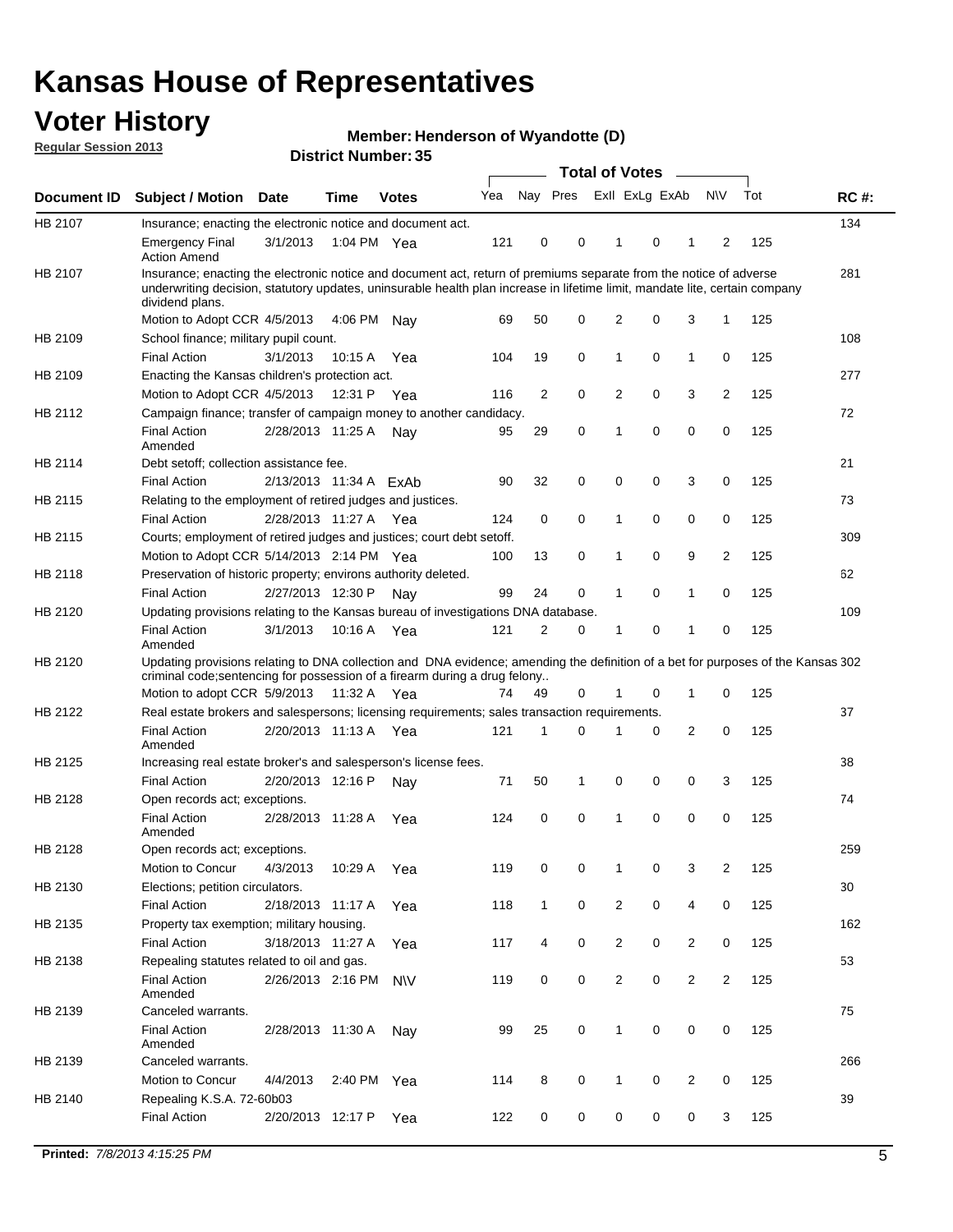## **Voter History**

**Member: Henderson of Wyandotte (D)** 

**Regular Session 2013**

|         |                                                                                                                                              |          |                       |              |                             |    | <b>Total of Votes</b> |              |          | $\sim$      |     |     |             |
|---------|----------------------------------------------------------------------------------------------------------------------------------------------|----------|-----------------------|--------------|-----------------------------|----|-----------------------|--------------|----------|-------------|-----|-----|-------------|
|         | Document ID Subject / Motion Date                                                                                                            |          | Time                  | <b>Votes</b> | Yea Nay Pres ExII ExLg ExAb |    |                       |              |          |             | N\V | Tot | <b>RC#:</b> |
| HB 2141 | Repealer; elections process for certain unified school districts.                                                                            |          |                       |              |                             |    |                       |              |          |             |     |     | 24          |
|         | <b>Final Action</b>                                                                                                                          |          | 2/14/2013 11:23 A     | Yea          | 123                         | 0  | 0                     | 0            | 0        | 1           | 1   | 125 |             |
| HB 2142 | Certain educational statutes concerning USD land transfers and higher education loan and grant programs.                                     |          |                       |              |                             |    |                       |              |          |             |     |     | 40          |
|         | <b>Final Action</b>                                                                                                                          |          | 2/20/2013 12:19 P     | Yea          | 122                         | 0  | 0                     | 0            | 0        | 0           | 3   | 125 |             |
| HB 2143 | Repealing outdated provisions relating to the purchase of certain real estate by the department of corrections.                              |          |                       |              |                             |    |                       |              |          |             |     |     | 34          |
|         | <b>Final Action</b>                                                                                                                          |          | 2/20/2013 11:09 A Yea |              | 122                         | 0  | 0                     |              | 0        | 2           | 0   | 125 |             |
| HB 2144 | Repealing unnecessary statutes relating to juveniles.                                                                                        |          |                       |              |                             |    |                       |              |          |             |     |     | 76          |
|         | <b>Final Action</b>                                                                                                                          |          | 2/28/2013 11:32 A Yea |              | 124                         | 0  | 0                     |              | 0        | 0           | 0   | 125 |             |
| HB 2145 | Repealing K.S.A. 75-5028; concerning the sale of real estate by the secretary of transportation.                                             |          |                       |              |                             |    |                       |              |          |             |     |     | 35          |
|         | <b>Final Action</b>                                                                                                                          |          | 2/20/2013 11:11 A Yea |              | 122                         | 0  | 0                     |              | 0        | 2           | 0   | 125 |             |
| HB 2146 | Repealing the cancer drug repository program K.S.A. 2012 Supp. 65-1664 through 65-1667 and amending K.S.A. 2012 Supp. 77<br>65-1636.         |          |                       |              |                             |    |                       |              |          |             |     |     |             |
|         | <b>Final Action</b>                                                                                                                          |          | 2/28/2013 11:33 A     | Yea          | 124                         | 0  | 0                     |              | 0        | 0           | 0   | 125 |             |
| HB 2147 | Repealer; use of metric system on certain road signs and markers, moving of heavy vehicles on bridges or culverts, interstate 94<br>bridges. |          |                       |              |                             |    |                       |              |          |             |     |     |             |
|         | <b>Final Action</b>                                                                                                                          | 3/1/2013 |                       | 9:52 AM Yea  | 123                         | 0  | 0                     | 1            | 0        | 1           | 0   | 125 |             |
| HB 2148 | Repealers; postsecondary education scholarship provisions.                                                                                   |          |                       |              |                             |    |                       |              |          |             |     |     | 41          |
|         | <b>Final Action</b>                                                                                                                          |          | 2/20/2013 12:21 P     | Yea          | 106                         | 16 | 0                     | 0            | 0        | 0           | 3   | 125 |             |
| HB 2149 | Repealers; postsecondary education student loans and tuition grants.                                                                         |          |                       |              |                             |    |                       |              |          |             |     |     | 42          |
|         | <b>Final Action</b>                                                                                                                          |          | 2/20/2013 12:22 P     | Yea          | 108                         | 14 | 0                     | 0            | 0        | $\Omega$    | 3   | 125 |             |
| HB 2149 | Repealing a \$500,000 transfer from highway patrol training center fund to the state general fund.                                           |          |                       |              |                             |    |                       |              |          |             |     |     | 314         |
|         | Motion to Concur                                                                                                                             |          | 5/23/2013 10:22 A Yea |              | 113                         | 0  | 0                     |              | 0        | 8           | 3   | 125 |             |
| HB 2150 | Repealers; workforce development loan program act.                                                                                           |          |                       |              |                             |    |                       |              |          |             |     |     | 78          |
|         | <b>Final Action</b>                                                                                                                          |          | 2/28/2013 11:34 A     | Nay          | 94                          | 30 | 0                     | 1            | 0        | $\mathbf 0$ | 0   | 125 |             |
| HB 2150 | Senate Substitute for HB 2150 by Committee on Commerce--Concerning the Kansas employment first oversight commission.                         |          |                       |              |                             |    |                       |              |          |             |     |     | 267         |
|         | Motion to Concur                                                                                                                             | 4/4/2013 |                       | 2:44 PM Nay  | 110                         | 12 | 0                     | 1            | 0        | 2           | 0   | 125 |             |
| HB 2151 | Repealers; report on medically underserved areas of the state.                                                                               |          |                       |              |                             |    |                       |              |          |             |     |     | 63          |
|         | <b>Final Action</b>                                                                                                                          |          | 2/27/2013 12:31 P     | Yea          | 123                         | 0  | 0                     | 1            | 0        | 1           | 0   | 125 |             |
| HB 2152 | Repealer: uniform land sales practices act.                                                                                                  |          |                       |              |                             |    |                       |              |          |             |     |     | 36          |
|         | <b>Final Action</b>                                                                                                                          |          | 2/20/2013 11:12 A     | Yea          | 122                         | 0  | 0                     | 1            | 0        | 2           | 0   | 125 |             |
| HB 2153 | Unused medications act; dontating entities.                                                                                                  |          |                       |              |                             |    |                       |              |          |             |     |     | 64          |
|         | <b>Final Action</b><br>Amended                                                                                                               |          | 2/27/2013 12:33 P     | Yea          | 123                         | 0  | 0                     |              | 0        | 1           | 0   | 125 |             |
| HB 2154 | Senate Substitute for HB 2154 by Committee on Public Health and Welfare--Cosmetology; relating to licensure and renewal of 31                |          |                       |              |                             |    |                       |              |          |             |     |     |             |
|         | persons, salons and clinics.                                                                                                                 |          |                       |              |                             |    |                       |              |          |             |     |     |             |
|         | <b>Final Action</b><br>Amended                                                                                                               |          | 2/18/2013 11:19 A     | Yea          | 119                         | 0  | 0                     | 2            | 0        | 4           | 0   | 125 |             |
| HB 2155 | Cosmetology; relating to licensure and renewal.                                                                                              |          |                       |              |                             |    |                       |              |          |             |     |     | 32          |
|         | <b>Final Action</b><br>Amended                                                                                                               |          | 2/18/2013 11:21 A Yea |              | 119                         | 0  | 0                     | 2            | 0        | 4           | 0   | 125 |             |
| HB 2156 | Repealers; school finance; area vocational school fund; local effort as applied to U.S.D. No. 450                                            |          |                       |              |                             |    |                       |              |          |             |     |     | 43          |
|         | <b>Final Action</b>                                                                                                                          |          | 2/20/2013 12:23 P     | Yea          | 122                         | 0  | 0                     | 0            | 0        | 0           | 3   | 125 |             |
| HB 2160 | Quality care assessment on skilled nursing care facilities.                                                                                  |          |                       |              |                             |    |                       |              |          |             |     |     | 144         |
|         | <b>Final Action</b>                                                                                                                          | 3/7/2013 | 12:13 P               | Yea          | 100                         | 21 | 0                     | $\mathbf{1}$ | 0        | 3           | 0   | 125 |             |
| HB 2162 | Prohibition on use of state appropriated moneys to lobby relating to gun control at federal, state and local ogvernment level.               |          |                       |              |                             |    |                       |              |          |             |     |     | 79          |
|         | <b>Final Action</b>                                                                                                                          |          | 2/28/2013 11:36 A Yea |              | 120                         | 4  | 0                     | 1            | 0        | 0           | 0   | 125 |             |
|         | Amended                                                                                                                                      |          |                       |              |                             |    |                       |              |          |             |     |     |             |
| HB 2162 | Prohibition on use of state appropriated moneys to lobby at federal, state and local government levels relating to gun control.              |          |                       |              |                             |    |                       |              |          |             |     |     | 312         |
|         | Motion to adopt CCR 5/21/2013 2:52 PM Nay                                                                                                    |          |                       |              | 83                          | 28 | 0                     | 1            | $\Omega$ | 13          | 0   | 125 |             |
| HB 2163 | Relating to garnishment proceedings.<br><b>Final Action</b>                                                                                  |          | 2/28/2013 11:37 A     | Yea          | 124                         | 0  | 0                     | $\mathbf{1}$ | 0        | 0           | 0   | 125 | 80          |
|         |                                                                                                                                              |          |                       |              |                             |    |                       |              |          |             |     |     |             |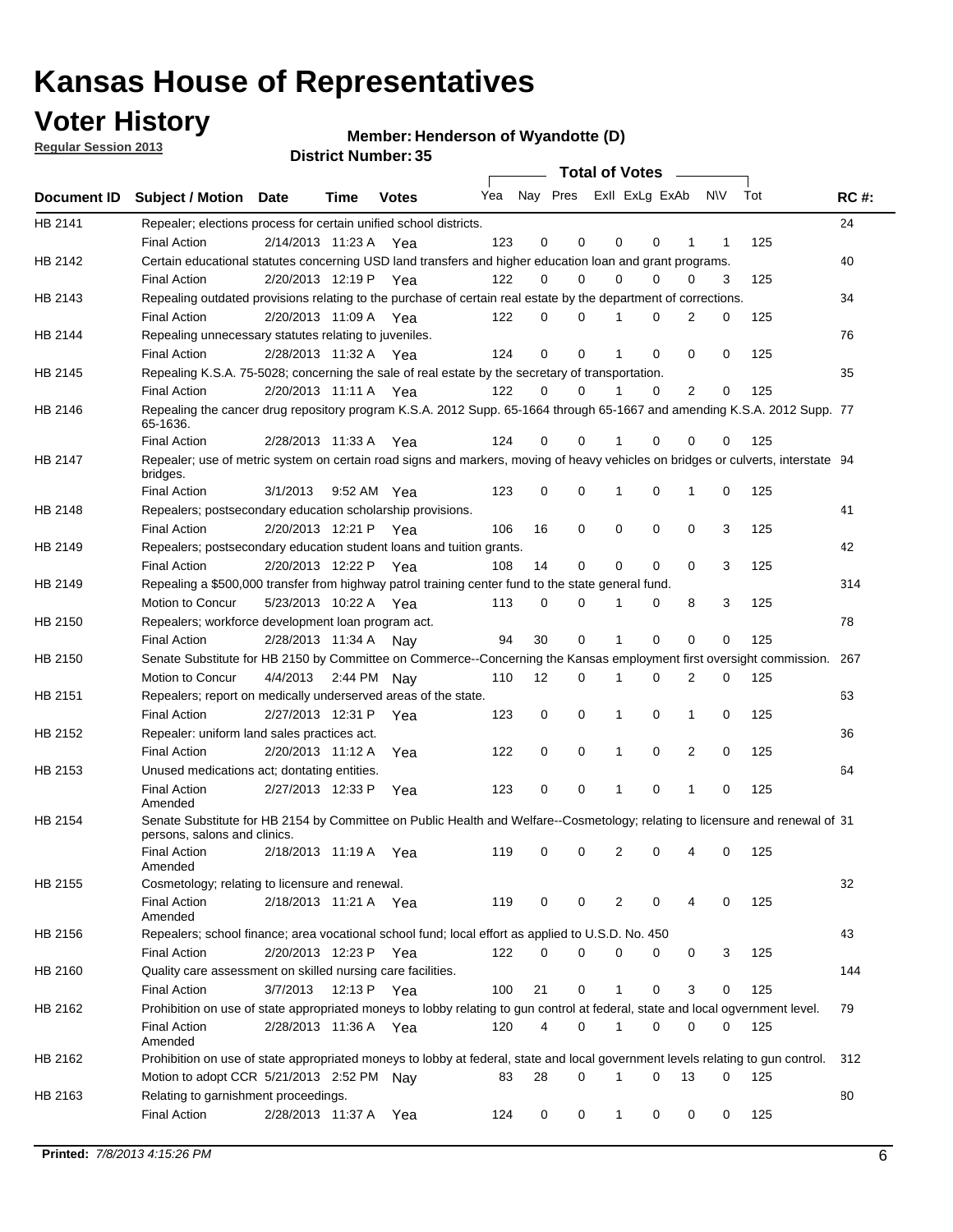## **Voter History**

**Member: Henderson of Wyandotte (D)** 

**Regular Session 2013**

|             |                                                                                                                                                                                                                                    |                       |             | DISTILI MUITINGI . JJ |     |              | <b>Total of Votes</b> |                |                |                |              |     |             |
|-------------|------------------------------------------------------------------------------------------------------------------------------------------------------------------------------------------------------------------------------------|-----------------------|-------------|-----------------------|-----|--------------|-----------------------|----------------|----------------|----------------|--------------|-----|-------------|
| Document ID | <b>Subject / Motion</b>                                                                                                                                                                                                            | Date                  | Time        | <b>Votes</b>          | Yea | Nay Pres     |                       |                | Exll ExLg ExAb | $\sim$         | N\V          | Tot | <b>RC#:</b> |
|             |                                                                                                                                                                                                                                    |                       |             |                       |     |              |                       |                |                |                |              |     |             |
| HB 2164     | Relating to jurors; information disqualifying prospective juror from jury service.<br><b>Final Action</b><br>Amended                                                                                                               | 2/25/2013 12:12 P     |             | Nav                   | 75  | 45           | 0                     | 0              | 0              | 0              | 5            | 125 | 47          |
| HB 2164     | Juries and grand juries.                                                                                                                                                                                                           |                       |             |                       |     |              |                       |                |                |                |              |     | 284         |
|             | Motion to Adopt CCR 4/5/2013                                                                                                                                                                                                       |                       | 5:53 PM     | Nay                   | 92  | 28           | 0                     | 2              | 0              | 2              | 1            | 125 |             |
| HB 2166     | Sub HB 2166 by Committee on Judiciary -- Relating to the medical assistance recovery program.                                                                                                                                      |                       |             |                       |     |              |                       |                |                |                |              |     | 165         |
|             | Final Action Sub Bill 3/19/2013 10:34 A<br>Amended                                                                                                                                                                                 |                       |             | Nav                   | 112 | 11           | 0                     | 1              | 0              | 1              | 0            | 125 |             |
| HB 2167     | Establishing Native American legislative day at the capitol.                                                                                                                                                                       |                       |             |                       |     |              |                       |                |                |                |              |     | 54          |
|             | <b>Final Action</b>                                                                                                                                                                                                                | 2/26/2013 2:17 PM N\V |             |                       | 119 | 0            | $\Omega$              | 2              | 0              | 2              | 2            | 125 |             |
| HB 2167     | Senate Substitute for HB 2167 by Committee on Federal and State Affairs -- Concerning fireworks; regulations thereof.                                                                                                              |                       |             |                       |     |              |                       |                |                |                |              |     | 261         |
|             | Motion to Concur                                                                                                                                                                                                                   | 4/4/2013              | 11:11 A Yea |                       | 100 | 23           | $\Omega$              | 1              | 0              | 1              | 0            | 125 |             |
| HB 2169     | Allowing for proceedings to determine final disposition of prisoner's pending probation revocations.                                                                                                                               |                       |             |                       |     |              |                       |                |                |                |              |     | 49          |
|             | <b>Final Action</b>                                                                                                                                                                                                                | 2/26/2013 2:10 PM N\V |             |                       | 119 | 0            | $\Omega$              | 0              | 0              | 0              | 6            | 125 |             |
| HB 2170     | Concerning sentencing dispositions, probation and postrelease supervision.                                                                                                                                                         |                       |             |                       |     |              |                       |                |                |                |              |     | 110         |
|             | <b>Final Action</b><br>Amended                                                                                                                                                                                                     | 3/1/2013              | 10:23 A     | Nay                   | 79  | 44           | 0                     | 1              | 0              | 1              | 0            | 125 |             |
| HB 2170     | Concerning sentencing dispositions, probation and postrelease supervision.                                                                                                                                                         |                       |             |                       |     |              |                       |                |                |                |              |     | 256         |
|             | Motion to Concur                                                                                                                                                                                                                   | 4/1/2013              | 10:54 A     | Nav                   | 75  | 44           | 0                     | 1              | 0              | 2              | 3            | 125 |             |
| HB 2172     | Cemeteries; cemetery corporations and cemetery merchandise.                                                                                                                                                                        |                       |             |                       |     |              |                       |                |                |                |              |     | 81          |
|             | <b>Final Action</b><br>Amended                                                                                                                                                                                                     | 2/28/2013 11:38 A     |             | Yea                   | 124 | 0            | $\Omega$              | 1              | $\Omega$       | $\Omega$       | 0            | 125 |             |
| HB 2176     | The Eisenhower foundation license plate.                                                                                                                                                                                           |                       |             |                       |     |              |                       |                |                |                |              |     | 57          |
|             | <b>Final Action</b>                                                                                                                                                                                                                | 2/27/2013 12:11 P     |             | Yea                   | 112 | 11           | 0                     | 0              | 0              | 1              | 1            | 125 |             |
| HB 2177     | Relating to motor carriers; concerning safety rules and regulations; certificates of convenience and necessity; transportation of 55<br>certain materials.                                                                         |                       |             |                       |     |              |                       |                |                |                |              |     |             |
|             | <b>Final Action</b><br>Amended                                                                                                                                                                                                     | 2/26/2013 2:18 PM     |             | <b>NV</b>             | 119 | 0            | $\Omega$              | $\overline{2}$ | 0              | $\overline{2}$ | 2            | 125 |             |
| HB 2179     | Amending the secretary of labor's role of taking assignment of wage claims.                                                                                                                                                        |                       |             |                       |     |              |                       |                |                |                |              |     | 111         |
|             | <b>Final Action</b><br>Amended                                                                                                                                                                                                     | 3/1/2013              | 10:24 A     | Nav                   | 87  | 36           | 0                     | 1              | 0              | 1              | 0            | 125 |             |
| HB 2181     | Authorizing licensing bodies to accept certain online distance education courses towards licensure for military service member 55<br>applicants                                                                                    |                       |             |                       |     |              |                       |                |                |                |              |     |             |
|             | <b>Final Action</b>                                                                                                                                                                                                                | 2/27/2013 12:34 P     |             | Yea                   | 123 | 0            | 0                     | 1              | 0              | 1              | 0            | 125 |             |
| HB 2182     | Relating to grand juries.                                                                                                                                                                                                          |                       |             |                       |     |              |                       |                |                |                |              |     | 152         |
|             | <b>Final Action</b><br>Amended                                                                                                                                                                                                     | 3/13/2013 11:20 A     |             | Nav                   | 100 | 24           | 0                     | 0              | 0              | 1              | 0            | 125 |             |
| HB 2183     | Substitute HB 2183 by Committee on Health and Human Services - - designation and control of infectious and contagious<br>diseases.                                                                                                 |                       |             |                       |     |              |                       |                |                |                |              |     | 112         |
|             | Final Action Sub Bill 3/1/2013<br>Amended                                                                                                                                                                                          |                       |             | 10:26 A Yea           | 122 | $\mathbf{1}$ | 0                     | $\mathbf{1}$   | 0              | $\mathbf{1}$   | 0            | 125 |             |
| HB 2183     | Substitute HB 2183 by Committee on Health and Human Services -- department of health and environment statutory duties<br>and functions, infectious and contagious diseases, laboratory services, health information technology and |                       |             |                       |     |              |                       |                |                |                |              |     | 297         |
|             | Motion to Adopt CCR 4/5/2013                                                                                                                                                                                                       |                       |             | 9:37 PM Yea           | 120 | 0            | 0                     | 2              | 0              | 2              | $\mathbf{1}$ | 125 |             |
| HB 2185     | Consolidation of citites and counties; dual majority vote.                                                                                                                                                                         |                       |             |                       |     |              |                       |                |                |                |              |     | 113         |
|             | <b>Final Action</b><br>Amended                                                                                                                                                                                                     | 3/1/2013              |             | 10:27 A Yea           | 119 | 4            | 0                     | $\mathbf{1}$   | 0              | 1              | 0            | 125 |             |
| HB 2193     | Public facilities; accessiblity standards for disabled persons.                                                                                                                                                                    |                       |             |                       |     |              |                       |                |                |                |              |     | 145         |
|             | <b>Final Action</b>                                                                                                                                                                                                                | 3/7/2013              | 12:14 P Yea |                       | 121 | 0            | 0                     | 1              | 0              | 3              | 0            | 125 |             |
| HB 2195     | Claims against the state; 2012 Joint Committee recommendations.                                                                                                                                                                    |                       |             |                       |     |              |                       |                |                |                |              |     | 146         |
|             | <b>Final Action</b><br>Amended                                                                                                                                                                                                     | 3/7/2013              | 12:16 P Yea |                       | 110 | 10           | 0                     | 1              | 0              | 3              | 1            | 125 |             |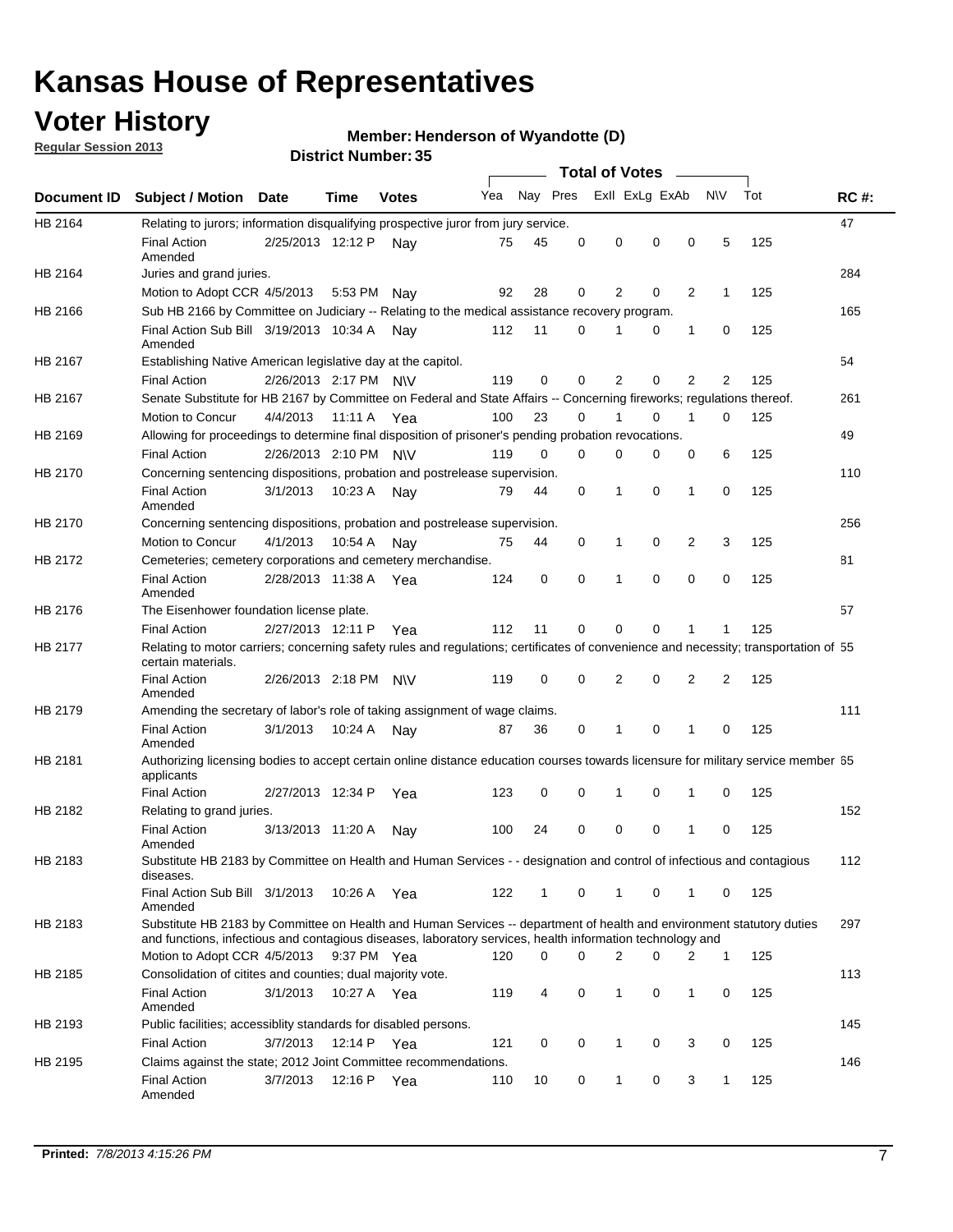## **Voter History**

**Member: Henderson of Wyandotte (D)** 

**Regular Session 2013**

|                |                                                                                                                                                                             |                       |             |              |     |             | <b>Total of Votes</b> |                |   |                |              |     |             |
|----------------|-----------------------------------------------------------------------------------------------------------------------------------------------------------------------------|-----------------------|-------------|--------------|-----|-------------|-----------------------|----------------|---|----------------|--------------|-----|-------------|
| Document ID    | <b>Subject / Motion Date</b>                                                                                                                                                |                       | Time        | <b>Votes</b> | Yea | Nay Pres    |                       | Exll ExLg ExAb |   |                | <b>NV</b>    | Tot | <b>RC#:</b> |
| <b>HB 2197</b> | Kansas state high school activities association; membership of board of directors and executive board.                                                                      |                       |             |              |     |             |                       |                |   |                |              |     | 249         |
|                | <b>Emergency Final</b><br><b>Action Amend</b>                                                                                                                               | 3/26/2013 8:46 PM Yea |             |              | 69  | 53          | 0                     |                | 0 | 2              | 0            | 125 |             |
| HB 2199        | Second amendment protection act.                                                                                                                                            |                       |             |              |     |             |                       |                |   |                |              |     | 157         |
|                | <b>Final Action</b><br>Amended                                                                                                                                              | 3/14/2013 11:34 A     |             | Nav          | 94  | 29          | 0                     | 0              | 0 | 2              | 0            | 125 |             |
| HB 2199        | Senate Substitute for HB 2199 by Committee on Federal and State Affairs--Secretary of Administration; successor; diretor of                                                 |                       |             |              |     |             |                       |                |   |                |              |     | 313         |
|                | accounts and reports; certain rules and regulations; Kansas liguor control act.                                                                                             |                       |             |              |     |             |                       |                |   |                |              |     |             |
|                | Motion to adopt CCR 5/22/2013 2:17 PM Yea                                                                                                                                   |                       |             |              | 89  | 23          | 0                     | 1              | 0 | 12             | 0            | 125 |             |
| HB 2200        | Executive chief information technology officer; office of information tehcnology services.                                                                                  |                       |             |              |     |             |                       |                |   |                |              |     | 114         |
|                | <b>Final Action</b><br>Amended                                                                                                                                              | 3/1/2013              | 10:28 A     | Yea          | 121 | 2           | 0                     | 1              | 0 | 1              | 0            | 125 |             |
| HB 2201        | Telecommunications; regulation by the state corporation commission and distributions from the Kansas universal service<br>fund.                                             |                       |             |              |     |             |                       |                |   |                |              |     | 33          |
|                | <b>Final Action</b><br>Amended                                                                                                                                              | 2/18/2013 11:24 A     |             | Yea          | 118 | 1           | 0                     | 2              | 0 | 4              | 0            | 125 |             |
| HB 2201        | Telecommunications; regulation by the state corporation commission and distributions from the Kansas universal service<br>fund.                                             |                       |             |              |     |             |                       |                |   |                |              |     | 278         |
|                | Motion to Adopt CCR 4/5/2013                                                                                                                                                |                       | 12:57 P     | Yea          | 99  | 20          | 0                     | 2              | 0 | 3              | $\mathbf{1}$ | 125 |             |
| HB 2202        | Providing automatic relief from certain motor carrier restrictions upon the governor's declaration of emergency.                                                            |                       |             |              |     |             |                       |                |   |                |              |     | 44          |
|                | <b>Final Action</b><br>Amended                                                                                                                                              | 2/20/2013 12:25 P     |             | Yea          | 122 | 0           | 0                     | 0              | 0 | 0              | 3            | 125 |             |
| HB 2203        | Relating to exercise of religion.                                                                                                                                           |                       |             |              |     |             |                       |                |   |                |              |     | 115         |
|                | <b>Final Action</b><br>Amended                                                                                                                                              | 3/1/2013              | 10:31 A     | Yea          | 109 | 14          | 0                     | 1              | 0 | 1              | 0            | 125 |             |
| HB 2203        | Relating to exercise of religion.                                                                                                                                           |                       |             |              |     |             |                       |                |   |                |              |     | 200         |
|                | Motion to Concur                                                                                                                                                            | 3/25/2013 9:41 AM     |             | Yea          | 109 | 12          | 0                     | 2              | 0 | 2              | 0            | 125 |             |
| HB 2204        | Relating to redemption of real property.                                                                                                                                    |                       |             |              |     |             |                       |                |   |                |              |     | 116         |
|                | <b>Final Action</b><br>Amended                                                                                                                                              | 3/1/2013              | 10:32 A     | Yea          | 123 | $\mathbf 0$ | 0                     | 1              | 0 | $\mathbf{1}$   | 0            | 125 |             |
| HB 2204        | Extending the judicial branch surcharge for two years.                                                                                                                      |                       |             |              |     |             |                       |                |   |                |              |     | 308         |
|                | Motion to adopt CCR 5/13/2013 10:38 A Yea                                                                                                                                   |                       |             |              | 121 | 1           | 0                     | 0              | 0 | 3              | 0            | 125 |             |
| HB 2205        | Adoption hearings; time and waiver of notice.                                                                                                                               |                       |             |              |     |             |                       |                |   |                |              |     | 117         |
|                | <b>Final Action</b><br>Amended                                                                                                                                              | 3/1/2013              | 10:33 A Yea |              | 123 | 0           | 0                     | 1              | 0 | 1              | 0            | 125 |             |
| HB 2207        | Substitute HB 2207 by Committee on Agriculture and Natural Resources--Amending provisions relating to the regulation and<br>certification of animal feeding facilities.     |                       |             |              |     |             |                       |                |   |                |              |     | 56          |
|                | Final Action Sub Bill 2/26/2013 2:20 PM N\V                                                                                                                                 |                       |             |              | 119 | 0           | 0                     | 2              | 0 | $\overline{2}$ | 2            | 125 |             |
| HB 2207        | Substitute HB 2207 by Committee on Agriculture and Natural Resources--Amending provisions relating to the regulation and 257<br>certification of animal feeding facilities. |                       |             |              |     |             |                       |                |   |                |              |     |             |
|                | Motion to Concur                                                                                                                                                            | 4/1/2013              | 2:23 PM Yea |              | 119 | 0           | 0                     | 1              | 0 | 3              | 2            | 125 |             |
| HB 2209        | Amendments to the Kansas offender registration act.                                                                                                                         |                       |             |              |     |             |                       |                |   |                |              |     | 66          |
|                | <b>Final Action</b><br>Amended                                                                                                                                              | 2/27/2013 12:35 P Yea |             |              | 123 | 0           | 0                     | $\mathbf{1}$   | 0 | $\mathbf{1}$   | 0            | 125 |             |
| HB 2210        | Elections; change of party affiliation.                                                                                                                                     |                       |             |              |     |             |                       |                |   |                |              |     | 132         |
|                | <b>Emergency Final</b><br><b>Action Amend</b>                                                                                                                               | 3/1/2013              | 1:02 PM Nay |              | 72  | 49          | 0                     |                | 0 | 1              | 2            | 125 |             |
| HB 2212        | Concerning the requirements to receiving a service grant through the veterans claims assistance program.                                                                    |                       |             |              |     |             |                       |                |   |                |              |     | 118         |
|                | <b>Final Action</b>                                                                                                                                                         | 3/1/2013              | 10:34 A Yea |              | 123 | 0           | 0                     | $\mathbf{1}$   | 0 | 1              | 0            | 125 |             |
| HB 2213        | Member elections and retirement benefit determinations and one-time payments under KPERS act of 2015.                                                                       |                       |             |              |     |             |                       |                |   |                |              |     | 27          |
|                | <b>Final Action</b><br>Amended                                                                                                                                              | 2/15/2013 11:19 A Yea |             |              | 115 | 0           | 0                     | 2              | 2 | 3              | 3            | 125 |             |
| HB 2213        | Member elections and retirement benefit determinations and one-time payments under KPERS act of 2015.                                                                       |                       |             |              |     |             |                       |                |   |                |              |     | 311         |
|                | Motion to adopt CCR 5/20/2013 2:11 PM Yea                                                                                                                                   |                       |             |              | 104 | $\Omega$    | 0                     | 1              | 0 | 16             | 4            | 125 |             |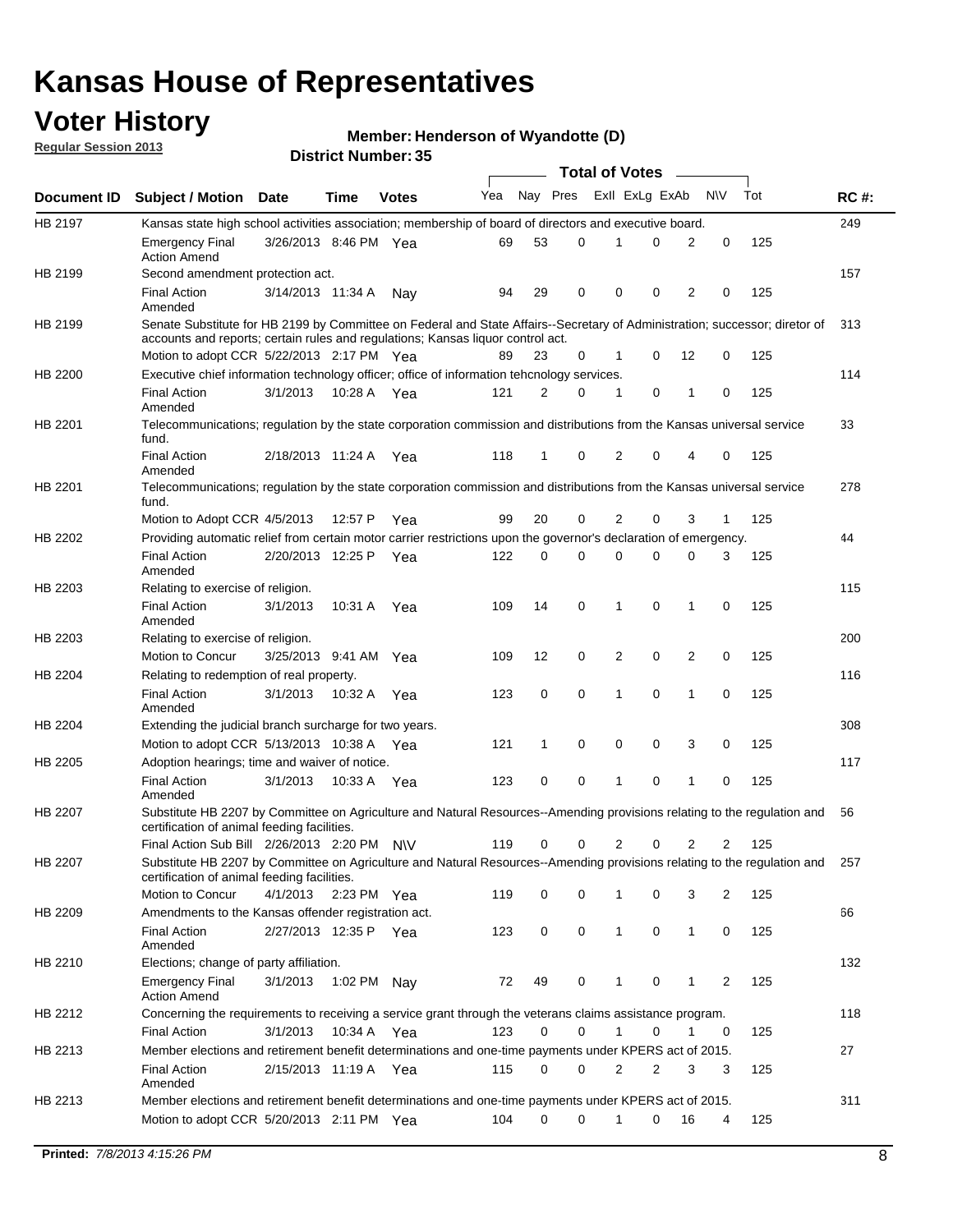## **Voter History**

**Member: Henderson of Wyandotte (D)** 

**Regular Session 2013**

|             |                                                                                                                                                                                                       |                       |             | DISTILITY MUILING 1.39 |     |              |                |                | Total of Votes –        |              |                |     |             |
|-------------|-------------------------------------------------------------------------------------------------------------------------------------------------------------------------------------------------------|-----------------------|-------------|------------------------|-----|--------------|----------------|----------------|-------------------------|--------------|----------------|-----|-------------|
| Document ID | <b>Subject / Motion</b>                                                                                                                                                                               | <b>Date</b>           | Time        | <b>Votes</b>           | Yea |              |                |                | Nay Pres Exll ExLg ExAb |              | <b>NV</b>      | Tot | <b>RC#:</b> |
| HB 2216     | Repealing certain joint committees and amending related statutes; amending the joint committees on special claims against<br>the state.                                                               |                       |             |                        |     |              |                |                |                         |              |                |     | 119         |
|             | <b>Final Action</b><br>Amended                                                                                                                                                                        | 3/1/2013              | 10:36 A     | Nay                    | 91  | 32           | 0              | 1              | 0                       | 1            | 0              | 125 |             |
| HB 2216     | Repealing certain joint committees and amending related statutes; amending the joint committees on special claims against<br>the state.                                                               |                       |             |                        |     |              |                |                |                         |              |                |     | 323         |
|             | Motion to adopt CCR 6/2/2013                                                                                                                                                                          |                       | 12:18 A     | <b>NV</b>              | 81  | 28           | 0              | 1              | 0                       | 6            | 9              | 125 |             |
| HB 2217     | Creating the crime of female genital mutilation and setting the penalty.                                                                                                                              |                       |             |                        |     |              |                |                |                         |              |                |     | 120         |
|             | <b>Final Action</b><br>Amended                                                                                                                                                                        | 3/1/2013              |             | 10:37 A Yea            | 123 | 0            | 0              | 1              | 0                       | $\mathbf{1}$ | 0              | 125 |             |
| HB 2218     | Driving under the influence of alcohol or drugs; tests; implied consent; administrative hearings.                                                                                                     |                       |             |                        |     |              |                |                |                         |              |                |     | 82          |
|             | <b>Final Action</b>                                                                                                                                                                                   | 2/28/2013 11:40 A Yea |             |                        | 124 | $\mathbf 0$  | 0              |                | $\Omega$                | 0            | 0              | 125 |             |
| HB 2218     | Driving under the influence of alcohol or drugs; boating under the influence of alcohol or drugs; tests; implied consent;<br>administrative hearings; aggravated battery DUI.                         |                       |             |                        |     |              |                |                |                         |              |                |     | 303         |
|             | Motion to adopt CCR 5/9/2013                                                                                                                                                                          |                       | 11:46 A     | Yea                    | 120 | 2            | 0              | 1              | 0                       | $\mathbf 1$  | 1              | 125 |             |
| HB 2221     | Enacting the equal access act; school employees; professional employees organization.                                                                                                                 |                       |             |                        |     |              |                |                |                         |              |                |     | 83          |
|             | <b>Final Action</b>                                                                                                                                                                                   | 2/28/2013 11:42 A     |             | Nav                    | 71  | 53           | 0              | 1              | 0                       | 0            | 0              | 125 |             |
| HB 2222     | School districts; bullying policies.<br><b>Emergency Final</b>                                                                                                                                        | 3/1/2013              |             | 1:13 PM Yea            | 119 | $\mathbf{1}$ | 1              | 1              | 0                       | 1            | 2              | 125 | 141         |
|             | <b>Action Amend</b>                                                                                                                                                                                   |                       |             |                        |     |              |                |                |                         |              |                |     |             |
| HB 2228     | Decreased employer payments to group insurance reserve fund for KPERS plan of death and long-term disability benefits<br>during fiscal years 2014 and 2015.                                           |                       |             |                        |     |              |                |                |                         |              |                |     | 28          |
|             | <b>Final Action</b><br>Amended                                                                                                                                                                        | 2/15/2013 11:21 A Yea |             |                        | 115 | 0            | 0              | $\overline{2}$ | $\overline{2}$          | 3            | 3              | 125 |             |
| HB 2231     | Substitute HB 2231 by Committee on Appropriations - Appropriations for FY 2014, FY 2015, FY 2016, FY 2017 and FY 2018<br>for various state agencies; capital improvement projects.                    |                       |             |                        |     |              |                |                |                         |              |                |     | 177         |
|             | Final Action Sub Bill 3/20/2013 10:29 A<br>Amended                                                                                                                                                    |                       |             | Nav                    | 68  | 55           | 0              | 1              | 0                       | 1            | 0              | 125 |             |
| HB 2234     | Contracts between the Kansas turnpike authority and the Kansas department of transportation.                                                                                                          |                       |             |                        |     |              |                |                |                         |              |                |     | 151         |
|             | <b>Final Action</b><br>Amended                                                                                                                                                                        | 3/11/2013 11:16 A Nay |             |                        | 81  | 41           | $\Omega$       | $\Omega$       | 1                       | 2            | 0              | 125 |             |
| HB 2234     | Naming the secretary of transportation as the director of operations of the Kansas turnpike authority; pertaining to certain<br>contracts between the authority and the department of transportation. |                       |             |                        |     |              |                |                |                         |              |                |     | 299         |
|             | Motion to Adopt CCR 4/5/2013                                                                                                                                                                          |                       | 10:12 P     | Nav                    | 76  | 44           | 0              | 2              | 0                       | 2            | 1              | 125 |             |
| HB 2244     | Taxation of watercraft.<br><b>Emergency Final</b>                                                                                                                                                     | 3/26/2013 8:49 PM     |             | Nav                    | 107 | 15           | 0              | 1              | 0                       | 2            | 0              | 125 | 250         |
|             | <b>Action Amend</b>                                                                                                                                                                                   |                       |             |                        |     |              |                |                |                         |              |                |     |             |
| HB 2249     | City annexation of fire district land; double taxation; refund.                                                                                                                                       |                       |             |                        |     |              |                |                |                         |              |                |     | 121         |
|             | Final Action 3/1/2013 10:39 A Nay<br>Amended                                                                                                                                                          |                       |             |                        | 101 | 22           | $\overline{0}$ |                | 0                       |              |                | 125 |             |
| HB 2249     | Certain property issues; fire districts; historic preservation; solid waste.                                                                                                                          |                       |             |                        |     |              |                |                |                         |              |                |     | 310         |
|             | Motion to Adopt CCR 5/17/2013 10:25 A Nay                                                                                                                                                             |                       |             |                        | 92  | 18           | 0              | 1              | 0                       | 14           | 0              | 125 |             |
| HB 2252     | Eliminating the statute of limitations for prosecutions of rape and aggravated criminal sodomy.                                                                                                       |                       |             |                        |     |              |                |                |                         |              |                |     | 122         |
|             | <b>Final Action</b><br>Amended                                                                                                                                                                        | 3/1/2013              | 10:40 A Yea |                        | 123 | 0            | $\Omega$       | 1              | 0                       | 1            | 0              | 125 |             |
| HB 2253     | Abortion; prohibiting funding for abortion services; amending late-term abortion and woman's- right-to-know statutes.                                                                                 |                       |             |                        |     |              |                |                |                         |              |                |     | 178         |
|             | <b>Final Action</b><br>Amended                                                                                                                                                                        | 3/20/2013 10:31 A     |             | Nav                    | 92  | 31           | 0              | 1              | 0                       | 1            | 0              | 125 |             |
| HB 2253     | Abortion; prohibiting funding for abortion services; amending late-term abortion and woman's- right-to-know statutes.                                                                                 |                       |             |                        |     |              |                |                |                         |              |                |     | 301         |
|             | Motion to Adopt CCR 4/5/2013                                                                                                                                                                          |                       | 10:34 P     | Nav                    | 90  | 30           | 0              | 2              | 0                       | 2            | 1              | 125 |             |
| HB 2255     | Economic development; investments in telecommunications machinery and equipment.                                                                                                                      |                       |             |                        |     |              |                |                |                         |              |                |     | 142         |
|             | EFA Sub Bill<br>Amended                                                                                                                                                                               | 3/1/2013              |             | 1:15 PM Yea            | 116 | 5            | 0              | 1              | 0                       | 1            | $\overline{c}$ | 125 |             |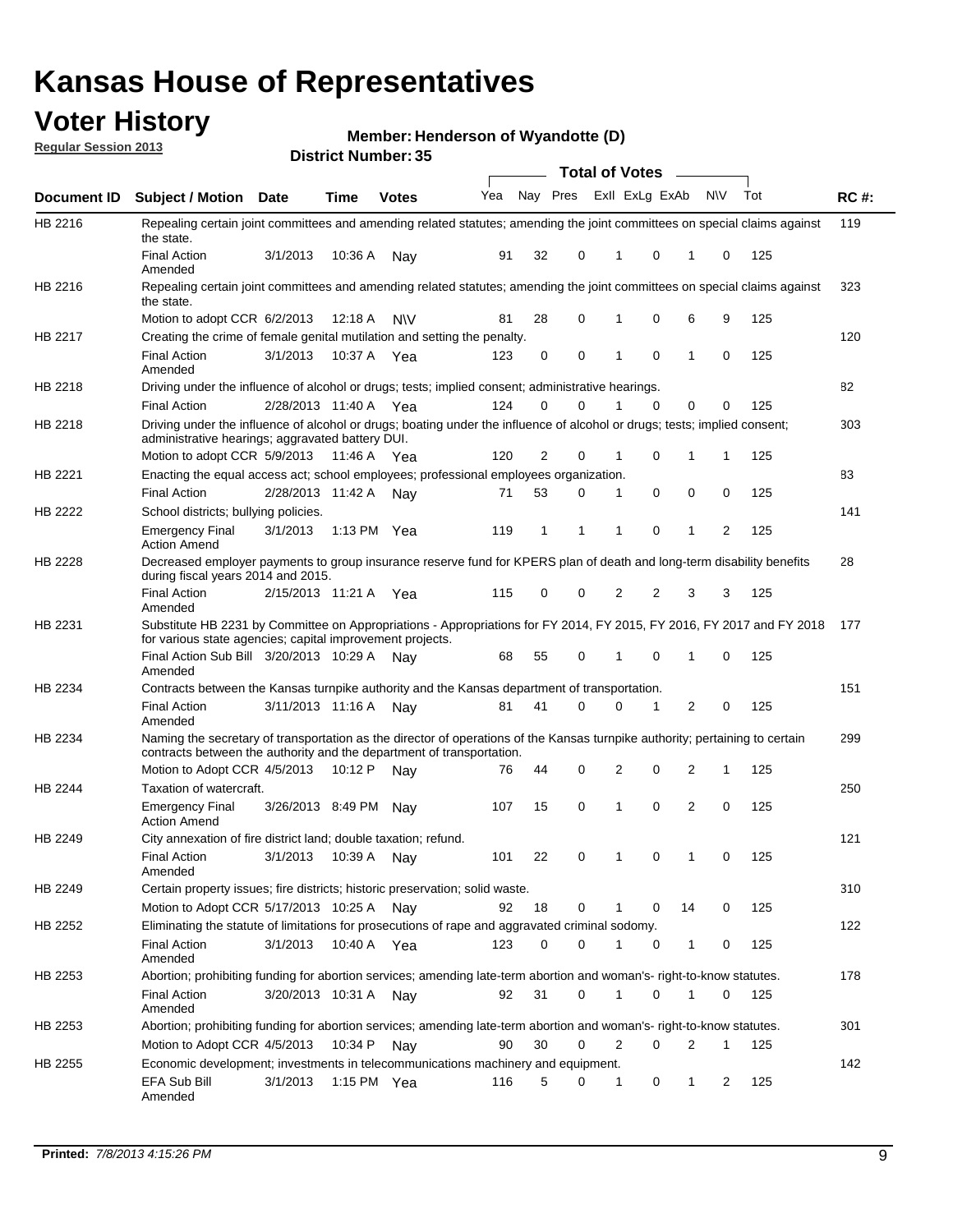## **Voter History**

**Member: Henderson of Wyandotte (D)** 

**Regular Session 2013**

|             |                                                                                                                                                                                       |                       |             |              |     |          |              | <b>Total of Votes</b> |             |                |              |     |             |
|-------------|---------------------------------------------------------------------------------------------------------------------------------------------------------------------------------------|-----------------------|-------------|--------------|-----|----------|--------------|-----------------------|-------------|----------------|--------------|-----|-------------|
| Document ID | <b>Subject / Motion</b>                                                                                                                                                               | Date                  | Time        | Votes        | Yea | Nay Pres |              | Exll ExLg ExAb        |             |                | <b>NV</b>    | Tot | <b>RC#:</b> |
| HB 2259     | Domestic relations; relating to dissolution of marriage;                                                                                                                              |                       |             |              |     |          |              |                       |             |                |              |     | 58          |
|             | <b>Final Action</b>                                                                                                                                                                   | 2/27/2013 12:12 P     |             | Yea          | 123 | 0        | 0            | 1                     | 0           |                | 0            | 125 |             |
| HB 2261     | Authorizing the expenditure of unencumbered balances held by school district; removing the cap for contingency reserve<br>fund.                                                       |                       |             |              |     |          |              |                       |             |                |              |     | 48          |
|             | <b>Final Action</b><br>Amended                                                                                                                                                        | 2/25/2013 12:13 P     |             | Yea          | 120 | 0        | 0            | 0                     | 0           | 0              | 5            | 125 |             |
| HB 2261     | School districts; expenditure of unencumbered bala ces; removing the cap for contingency reserve fund; establishing celebrate 305<br>freedom week; bullying policies. ies.            |                       |             |              |     |          |              |                       |             |                |              |     |             |
|             | Motion to adopt CCR 5/9/2013                                                                                                                                                          |                       |             | 2:25 PM ExAb | 119 | 1        | $\mathbf 0$  |                       |             |                | 0            | 125 |             |
| HB 2262     | Substitute HB 2262 by Committee on Appropriations - Amending the percentage amount that is deposited into the oil and gas 210<br>valuation depletion trust fund from 12.41% to 8.25%. |                       |             |              |     |          |              |                       |             |                |              |     |             |
|             | Final Action Sub Bill 3/26/2013 9:58 AM ExAb                                                                                                                                          |                       |             |              | 96  | 23       | 0            |                       | 0           |                | 0            | 125 |             |
| HB 2267     | Income tax, credits, high performance incentive program; subtraction modifications, certain expenses related to living dinor<br>organ donations.                                      |                       |             |              |     |          |              |                       |             |                |              |     | 252         |
|             | <b>Emergency Final</b><br><b>Action Amend</b>                                                                                                                                         | 3/26/2013 8:52 PM Yea |             |              | 106 | 16       | 0            | 1                     | 0           | 2              | 0            | 125 |             |
| HB 2269     | John Bower memorial highway.                                                                                                                                                          |                       |             |              |     |          |              |                       |             |                |              |     | 84          |
|             | <b>Final Action</b><br>Amended                                                                                                                                                        | 2/28/2013 11:44 A     |             | Yea          | 114 | 10       | 0            | 1                     | $\mathbf 0$ | 0              | 0            | 125 |             |
| HB 2272     | Exempting IRB-purchased property from property taxatin without state ownerhsip requirement.                                                                                           |                       |             |              |     |          |              |                       |             |                |              |     | 123         |
|             | <b>Final Action</b>                                                                                                                                                                   | 3/1/2013              |             | 10:41 A Yea  | 123 | 0        | 0            | 1                     | 0           | 1              | 0            | 125 |             |
| HB 2278     | Creating a penalty enhancement for the theft or burglary of a firearm.                                                                                                                |                       |             |              |     |          |              |                       |             |                |              |     | 135         |
|             | <b>Emergency Final</b><br><b>Action Amend</b>                                                                                                                                         | 3/1/2013              |             | 1:06 PM Yea  | 117 | 4        | 0            | 1                     | 0           | 1              | 2            | 125 |             |
| HB 2280     | School districts; establishing celebrate freedom week and related curriculum.                                                                                                         |                       |             |              |     |          |              |                       |             |                |              |     | 140         |
|             | <b>Emergency Final</b><br><b>Action Amend</b>                                                                                                                                         | 3/1/2013              |             | 1:12 PM Nay  | 95  | 25       | $\mathbf{1}$ | 1                     | $\Omega$    | 1              | 2            | 125 |             |
| HB 2294     | Kansas uniform securities act.                                                                                                                                                        |                       |             |              |     |          |              |                       |             |                |              |     | 124         |
|             | <b>Final Action</b>                                                                                                                                                                   | 3/1/2013              | 10:42 A     | Yea          | 123 | 0        | 0            | 1                     | 0           | 1              | 0            | 125 |             |
| HB 2296     | Campaign finance; permitted uses of campaign funds.                                                                                                                                   |                       |             |              |     |          |              |                       |             |                |              |     | 148         |
|             | <b>Final Action</b>                                                                                                                                                                   | 3/8/2013              | 11:12 A     | Yea          | 120 | 1        | $\mathbf 0$  | $\mathbf 0$           | 1           | 2              | 1            | 125 |             |
| HB 2298     | Amending the crimes of interference with law enforcement and giving a false alarm.                                                                                                    |                       |             |              |     |          |              |                       |             |                |              |     | 136         |
|             | <b>Emergency Final</b><br>Action                                                                                                                                                      | 3/1/2013              |             | 1:07 PM Yea  | 121 | 0        | 0            | $\mathbf 1$           | 0           | 1              | 2            | 125 |             |
| HB 2302     | Relating to drug screening, criminal history record check and fingerprinting of certain persons and employees.                                                                        |                       |             |              |     |          |              |                       |             |                |              |     | 85          |
|             | <b>Final Action</b><br>Amended                                                                                                                                                        | 2/28/2013 11:45 A     |             | Yea          | 124 | 0        | $\mathbf 0$  | 1                     | 0           | 0              | 0            | 125 |             |
| HB 2303     | Relating to drivier's license fees; driving under the influence equipment fund.                                                                                                       |                       |             |              |     |          |              |                       |             |                |              |     | 125         |
|             | <b>Final Action</b><br>Amended                                                                                                                                                        | 3/1/2013 10:44 A Yea  |             |              | 113 | - 10     | 0            | $\mathbf{1}$          | 0           |                | 0            | 125 |             |
| HB 2305     | Kansas storage tank act and containment of underground storage tanks.                                                                                                                 |                       |             |              |     |          |              |                       |             |                |              |     | 126         |
|             | <b>Final Action</b>                                                                                                                                                                   | 3/1/2013              | 10:45 A Yea |              | 123 | 0        | 0            | 1                     | 0           | 1              | 0            | 125 |             |
| HB 2305     | Kansas storage tank act and containment of underground storage tanks.                                                                                                                 |                       |             |              |     |          |              |                       |             |                |              |     | 197         |
|             | Motion to Concur                                                                                                                                                                      | 3/22/2013 11:36 A Yea |             |              | 119 | 0        | 0            | $\overline{c}$        | 0           | 3              | $\mathbf{1}$ | 125 |             |
| HB 2311     | Increasing delinquent registration fees.                                                                                                                                              |                       |             |              |     |          |              |                       |             |                |              |     | 127         |
|             | <b>Final Action</b>                                                                                                                                                                   | 3/1/2013              | 10:50 A     | Nav          | 24  | 99       | 0            | $\mathbf{1}$          | 0           | 1              | 0            | 125 |             |
| HB 2312     | Kansas uninsurable health insurance plan; increase in life time limit.                                                                                                                |                       |             |              |     |          |              |                       |             |                |              |     | 95          |
|             | <b>Final Action</b>                                                                                                                                                                   | 3/1/2013              | 9:53 AM Yea |              | 123 | 0        | 0            | $\mathbf{1}$          | 0           | 1              | 0            | 125 |             |
| HB 2318     | Authorizing use of motorcycle headlamp modulation systems and side lamps.                                                                                                             |                       |             |              |     |          |              |                       |             |                |              |     | 128         |
|             | <b>Final Action</b><br>Amended                                                                                                                                                        | 3/1/2013              | 10:52 A Yea |              | 123 | 0        | 0            | $\mathbf{1}$          | 0           | 1              | 0            | 125 |             |
| HB 2318     | Authorizing use of motorcycle headlamp modulation systems and side lamps.                                                                                                             |                       |             |              |     |          |              |                       |             |                |              |     | 201         |
|             | Motion to Concur                                                                                                                                                                      | 3/25/2013 9:44 AM Yea |             |              | 121 | 0        | 0            | 2                     | 0           | $\overline{2}$ | 0            | 125 |             |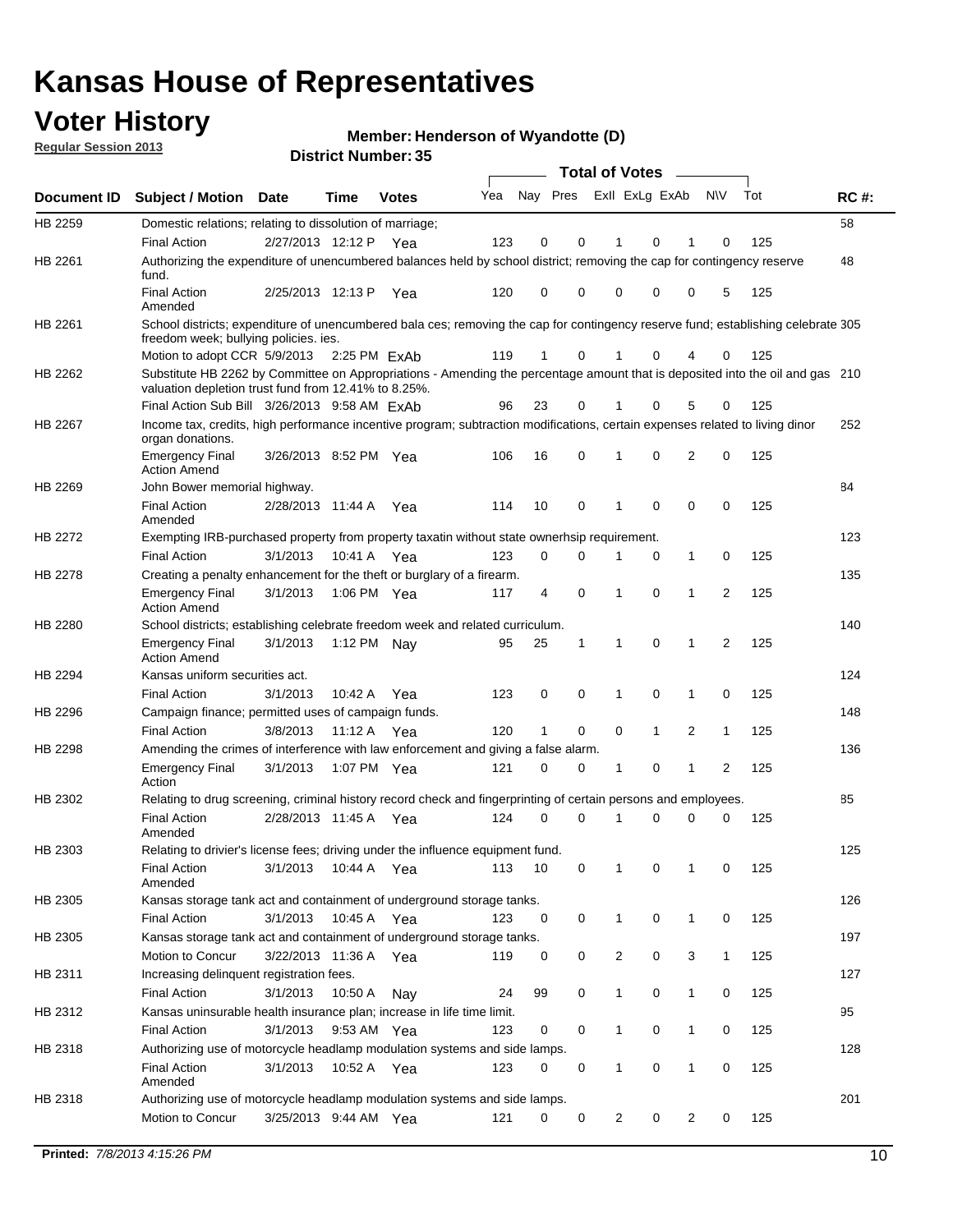## **Voter History**

**Regular Session 2013**

### **Member: Henderson of Wyandotte (D)**

| Nay Pres<br>Exll ExLg ExAb<br>Tot<br>Yea<br><b>NV</b><br><b>RC#:</b><br><b>Subject / Motion</b><br>Date<br>Time<br><b>Votes</b><br>149<br>HB 2319<br>Creating the coalition of innovative districts act.<br>47<br>0<br>0<br>125<br><b>Final Action</b><br>3/8/2013<br>3<br>0<br>11:17 A<br>74<br>1<br>Nav<br>Amended<br>279<br>Creating the coalition of innovative districts act.<br>47<br>0<br>2<br>0<br>3<br>2<br>125<br>Motion to Adopt CCR 4/5/2013<br>71<br>1:03 PM Nay<br>Relating to the division of health of the department of health and environment.<br>86<br>0<br>0<br>0<br>125<br><b>Final Action</b><br>2/28/2013 11:46 A Yea<br>118<br>6<br>0<br>1<br>Amended<br>VoIP and IP enabled services.<br>129<br>$\mathbf 0$<br>$\mathbf 0$<br><b>Final Action</b><br>3/1/2013<br>123<br>0<br>1<br>$\mathbf 0$<br>125<br>10:53 A<br>1<br>Yea<br>Amended<br>211<br>Courts; docket fees.<br><b>Final Action</b><br>0<br>125<br>52<br>$\mathbf 1$<br>0<br>5<br>0<br>3/26/2013 10:00 A ExAb<br>67<br>Amended<br>67<br>Allowing insurers to return premiums to a policyholder separate from the notice of an adverse underwriting decision.<br>0<br>2/28/2013 11:16 A Yea<br>124<br>0<br>1<br>0<br>0<br>125<br><b>Final Action</b><br>0<br>Combining life insurance with certain additional health related riders, insurance agents-lines of insurance, health insurance for 287<br>certain firefighters and law enforcement officers.<br>2<br>0<br>125<br>Motion to Adopt CCR 4/5/2013 7:15 PM Yea<br>116<br>4<br>0<br>2<br>1<br>Relating to the secretary of health and environment; office of laboratory services.<br>130<br><b>Final Action</b><br>0<br>125<br>3/1/2013<br>89<br>34<br>0<br>$\mathbf{1}$<br>1<br>0<br>10:54 A Nay<br>87<br>HB 2349<br>School districts; audit by legislative post audit committee.<br>$\Omega$<br>4<br>0<br>$\Omega$<br>0<br>125<br><b>Final Action</b><br>2/28/2013 11:48 A Yea<br>120<br>1<br>Amended<br>291<br>School districts; audit by legislative post audit committee.<br>Motion to Concur<br>4/5/2013<br>7:55 PM Yea<br>118<br>2<br>0<br>2<br>0<br>$\overline{2}$<br>125<br>1<br>Maximum benefits increased for certain members of the Kansas police and firemen's retirement system.<br>88<br><b>Final Action</b><br>0<br>125<br>2/28/2013 11:49 A<br>124<br>0<br>1<br>0<br>0<br>0<br>Yea<br>138<br>Adding certain controlled substances as schedule I drugs.<br>0<br>0<br>0<br>2<br>125<br><b>Emergency Final</b><br>3/1/2013<br>1:09 PM Yea<br>121<br>1<br>1<br>Action<br>96<br>242nd engineer company ae" KS army national guard ae" membrial highway.<br>3/1/2013<br>0<br>125<br><b>Final Action</b><br>9:54 AM Yea<br>123<br>0<br>0<br>1<br>0<br>1<br>202<br>242nd engineer company-KS army national guard- highway.<br>$\mathbf 0$<br>$\mathbf 0$<br>$\overline{2}$<br>$\mathbf 0$<br>$\overline{2}$<br>3/25/2013 9:47 AM Yea<br>121<br>0<br>125<br>Motion to Concur<br>131<br>HB 2363<br>Exempting certain aggregate mining operations from department of health and environment regulations.<br>3/1/2013<br>10:56 A<br>123<br>0<br>125<br><b>Final Action</b><br>0<br>1<br>0<br>1<br>0<br>Yea<br>Amended<br>Water; wastewater regulations for sand and gravel; streams, dams and water obstructions.<br>280<br>Motion to Adopt CCR 4/5/2013<br>119<br>0<br>0<br>2<br>3<br>125<br>1:10 PM $Yea$<br>0<br>1<br>Relating to the governor's mental health services planning council.<br>137<br>0<br>0<br><b>Emergency Final</b><br>3/1/2013<br>1:08 PM Yea<br>121<br>0<br>$\mathbf{1}$<br>1<br>2<br>125<br><b>Action Amend</b><br>HB 2377<br>Relating to court fees and costs; judicial branch surcharge fund.<br>212<br>3/26/2013 10:01 A ExAb<br>118<br>0<br>125<br><b>Final Action</b><br>1<br>0<br>5<br>0<br>Sales tax exemption for sales of certain machinery and equipment used for surface mining activities.<br>251<br>HB 2378<br>104<br>18<br>0<br>0<br>125<br><b>Emergency Final</b><br>3/26/2013 8:51 PM Yea<br>1<br>0<br>2<br><b>Action Amend</b><br>198<br>Election campaign finance; removing certain limitations to contributions made during legislative sessions.<br><b>Final Action</b><br>21<br>$\overline{2}$<br>0<br>2<br>0<br>100<br>0<br>125<br>3/25/2013 9:30 AM Nay<br>Amended<br>213<br>HB 2387<br>Clarifying that felony murder is not a lesser included offense of capital murder.<br><b>Final Action</b><br>125<br>3/26/2013 10:02 A ExAb<br>117<br>2<br>0<br>$\mathbf{1}$<br>0<br>5<br>0<br>Printed: 7/8/2013 4:15:26 PM<br>11 |             |  |  |  | <b>Total of Votes</b> |  |  |  |
|-------------------------------------------------------------------------------------------------------------------------------------------------------------------------------------------------------------------------------------------------------------------------------------------------------------------------------------------------------------------------------------------------------------------------------------------------------------------------------------------------------------------------------------------------------------------------------------------------------------------------------------------------------------------------------------------------------------------------------------------------------------------------------------------------------------------------------------------------------------------------------------------------------------------------------------------------------------------------------------------------------------------------------------------------------------------------------------------------------------------------------------------------------------------------------------------------------------------------------------------------------------------------------------------------------------------------------------------------------------------------------------------------------------------------------------------------------------------------------------------------------------------------------------------------------------------------------------------------------------------------------------------------------------------------------------------------------------------------------------------------------------------------------------------------------------------------------------------------------------------------------------------------------------------------------------------------------------------------------------------------------------------------------------------------------------------------------------------------------------------------------------------------------------------------------------------------------------------------------------------------------------------------------------------------------------------------------------------------------------------------------------------------------------------------------------------------------------------------------------------------------------------------------------------------------------------------------------------------------------------------------------------------------------------------------------------------------------------------------------------------------------------------------------------------------------------------------------------------------------------------------------------------------------------------------------------------------------------------------------------------------------------------------------------------------------------------------------------------------------------------------------------------------------------------------------------------------------------------------------------------------------------------------------------------------------------------------------------------------------------------------------------------------------------------------------------------------------------------------------------------------------------------------------------------------------------------------------------------------------------------------------------------------------------------------------------------------------------------------------------------------------------------------------------------------------------------------------------------------------------------------------------------------------------------------------------------------------------------------------------------------------------------------------------------------------------------------------------------------------------------------------------------------------------------------------------------------------------------------------------------------------------------------------------------------------------------------------------------------------------------------------------------------------------------------------------------------------------------------------------------------------------|-------------|--|--|--|-----------------------|--|--|--|
|                                                                                                                                                                                                                                                                                                                                                                                                                                                                                                                                                                                                                                                                                                                                                                                                                                                                                                                                                                                                                                                                                                                                                                                                                                                                                                                                                                                                                                                                                                                                                                                                                                                                                                                                                                                                                                                                                                                                                                                                                                                                                                                                                                                                                                                                                                                                                                                                                                                                                                                                                                                                                                                                                                                                                                                                                                                                                                                                                                                                                                                                                                                                                                                                                                                                                                                                                                                                                                                                                                                                                                                                                                                                                                                                                                                                                                                                                                                                                                                                                                                                                                                                                                                                                                                                                                                                                                                                                                                                                                                   | Document ID |  |  |  |                       |  |  |  |
|                                                                                                                                                                                                                                                                                                                                                                                                                                                                                                                                                                                                                                                                                                                                                                                                                                                                                                                                                                                                                                                                                                                                                                                                                                                                                                                                                                                                                                                                                                                                                                                                                                                                                                                                                                                                                                                                                                                                                                                                                                                                                                                                                                                                                                                                                                                                                                                                                                                                                                                                                                                                                                                                                                                                                                                                                                                                                                                                                                                                                                                                                                                                                                                                                                                                                                                                                                                                                                                                                                                                                                                                                                                                                                                                                                                                                                                                                                                                                                                                                                                                                                                                                                                                                                                                                                                                                                                                                                                                                                                   |             |  |  |  |                       |  |  |  |
|                                                                                                                                                                                                                                                                                                                                                                                                                                                                                                                                                                                                                                                                                                                                                                                                                                                                                                                                                                                                                                                                                                                                                                                                                                                                                                                                                                                                                                                                                                                                                                                                                                                                                                                                                                                                                                                                                                                                                                                                                                                                                                                                                                                                                                                                                                                                                                                                                                                                                                                                                                                                                                                                                                                                                                                                                                                                                                                                                                                                                                                                                                                                                                                                                                                                                                                                                                                                                                                                                                                                                                                                                                                                                                                                                                                                                                                                                                                                                                                                                                                                                                                                                                                                                                                                                                                                                                                                                                                                                                                   |             |  |  |  |                       |  |  |  |
|                                                                                                                                                                                                                                                                                                                                                                                                                                                                                                                                                                                                                                                                                                                                                                                                                                                                                                                                                                                                                                                                                                                                                                                                                                                                                                                                                                                                                                                                                                                                                                                                                                                                                                                                                                                                                                                                                                                                                                                                                                                                                                                                                                                                                                                                                                                                                                                                                                                                                                                                                                                                                                                                                                                                                                                                                                                                                                                                                                                                                                                                                                                                                                                                                                                                                                                                                                                                                                                                                                                                                                                                                                                                                                                                                                                                                                                                                                                                                                                                                                                                                                                                                                                                                                                                                                                                                                                                                                                                                                                   | HB 2319     |  |  |  |                       |  |  |  |
|                                                                                                                                                                                                                                                                                                                                                                                                                                                                                                                                                                                                                                                                                                                                                                                                                                                                                                                                                                                                                                                                                                                                                                                                                                                                                                                                                                                                                                                                                                                                                                                                                                                                                                                                                                                                                                                                                                                                                                                                                                                                                                                                                                                                                                                                                                                                                                                                                                                                                                                                                                                                                                                                                                                                                                                                                                                                                                                                                                                                                                                                                                                                                                                                                                                                                                                                                                                                                                                                                                                                                                                                                                                                                                                                                                                                                                                                                                                                                                                                                                                                                                                                                                                                                                                                                                                                                                                                                                                                                                                   | HB 2322     |  |  |  |                       |  |  |  |
|                                                                                                                                                                                                                                                                                                                                                                                                                                                                                                                                                                                                                                                                                                                                                                                                                                                                                                                                                                                                                                                                                                                                                                                                                                                                                                                                                                                                                                                                                                                                                                                                                                                                                                                                                                                                                                                                                                                                                                                                                                                                                                                                                                                                                                                                                                                                                                                                                                                                                                                                                                                                                                                                                                                                                                                                                                                                                                                                                                                                                                                                                                                                                                                                                                                                                                                                                                                                                                                                                                                                                                                                                                                                                                                                                                                                                                                                                                                                                                                                                                                                                                                                                                                                                                                                                                                                                                                                                                                                                                                   |             |  |  |  |                       |  |  |  |
|                                                                                                                                                                                                                                                                                                                                                                                                                                                                                                                                                                                                                                                                                                                                                                                                                                                                                                                                                                                                                                                                                                                                                                                                                                                                                                                                                                                                                                                                                                                                                                                                                                                                                                                                                                                                                                                                                                                                                                                                                                                                                                                                                                                                                                                                                                                                                                                                                                                                                                                                                                                                                                                                                                                                                                                                                                                                                                                                                                                                                                                                                                                                                                                                                                                                                                                                                                                                                                                                                                                                                                                                                                                                                                                                                                                                                                                                                                                                                                                                                                                                                                                                                                                                                                                                                                                                                                                                                                                                                                                   | HB 2326     |  |  |  |                       |  |  |  |
|                                                                                                                                                                                                                                                                                                                                                                                                                                                                                                                                                                                                                                                                                                                                                                                                                                                                                                                                                                                                                                                                                                                                                                                                                                                                                                                                                                                                                                                                                                                                                                                                                                                                                                                                                                                                                                                                                                                                                                                                                                                                                                                                                                                                                                                                                                                                                                                                                                                                                                                                                                                                                                                                                                                                                                                                                                                                                                                                                                                                                                                                                                                                                                                                                                                                                                                                                                                                                                                                                                                                                                                                                                                                                                                                                                                                                                                                                                                                                                                                                                                                                                                                                                                                                                                                                                                                                                                                                                                                                                                   |             |  |  |  |                       |  |  |  |
|                                                                                                                                                                                                                                                                                                                                                                                                                                                                                                                                                                                                                                                                                                                                                                                                                                                                                                                                                                                                                                                                                                                                                                                                                                                                                                                                                                                                                                                                                                                                                                                                                                                                                                                                                                                                                                                                                                                                                                                                                                                                                                                                                                                                                                                                                                                                                                                                                                                                                                                                                                                                                                                                                                                                                                                                                                                                                                                                                                                                                                                                                                                                                                                                                                                                                                                                                                                                                                                                                                                                                                                                                                                                                                                                                                                                                                                                                                                                                                                                                                                                                                                                                                                                                                                                                                                                                                                                                                                                                                                   | HB 2338     |  |  |  |                       |  |  |  |
|                                                                                                                                                                                                                                                                                                                                                                                                                                                                                                                                                                                                                                                                                                                                                                                                                                                                                                                                                                                                                                                                                                                                                                                                                                                                                                                                                                                                                                                                                                                                                                                                                                                                                                                                                                                                                                                                                                                                                                                                                                                                                                                                                                                                                                                                                                                                                                                                                                                                                                                                                                                                                                                                                                                                                                                                                                                                                                                                                                                                                                                                                                                                                                                                                                                                                                                                                                                                                                                                                                                                                                                                                                                                                                                                                                                                                                                                                                                                                                                                                                                                                                                                                                                                                                                                                                                                                                                                                                                                                                                   |             |  |  |  |                       |  |  |  |
|                                                                                                                                                                                                                                                                                                                                                                                                                                                                                                                                                                                                                                                                                                                                                                                                                                                                                                                                                                                                                                                                                                                                                                                                                                                                                                                                                                                                                                                                                                                                                                                                                                                                                                                                                                                                                                                                                                                                                                                                                                                                                                                                                                                                                                                                                                                                                                                                                                                                                                                                                                                                                                                                                                                                                                                                                                                                                                                                                                                                                                                                                                                                                                                                                                                                                                                                                                                                                                                                                                                                                                                                                                                                                                                                                                                                                                                                                                                                                                                                                                                                                                                                                                                                                                                                                                                                                                                                                                                                                                                   | HB 2339     |  |  |  |                       |  |  |  |
|                                                                                                                                                                                                                                                                                                                                                                                                                                                                                                                                                                                                                                                                                                                                                                                                                                                                                                                                                                                                                                                                                                                                                                                                                                                                                                                                                                                                                                                                                                                                                                                                                                                                                                                                                                                                                                                                                                                                                                                                                                                                                                                                                                                                                                                                                                                                                                                                                                                                                                                                                                                                                                                                                                                                                                                                                                                                                                                                                                                                                                                                                                                                                                                                                                                                                                                                                                                                                                                                                                                                                                                                                                                                                                                                                                                                                                                                                                                                                                                                                                                                                                                                                                                                                                                                                                                                                                                                                                                                                                                   |             |  |  |  |                       |  |  |  |
|                                                                                                                                                                                                                                                                                                                                                                                                                                                                                                                                                                                                                                                                                                                                                                                                                                                                                                                                                                                                                                                                                                                                                                                                                                                                                                                                                                                                                                                                                                                                                                                                                                                                                                                                                                                                                                                                                                                                                                                                                                                                                                                                                                                                                                                                                                                                                                                                                                                                                                                                                                                                                                                                                                                                                                                                                                                                                                                                                                                                                                                                                                                                                                                                                                                                                                                                                                                                                                                                                                                                                                                                                                                                                                                                                                                                                                                                                                                                                                                                                                                                                                                                                                                                                                                                                                                                                                                                                                                                                                                   | HB 2339     |  |  |  |                       |  |  |  |
|                                                                                                                                                                                                                                                                                                                                                                                                                                                                                                                                                                                                                                                                                                                                                                                                                                                                                                                                                                                                                                                                                                                                                                                                                                                                                                                                                                                                                                                                                                                                                                                                                                                                                                                                                                                                                                                                                                                                                                                                                                                                                                                                                                                                                                                                                                                                                                                                                                                                                                                                                                                                                                                                                                                                                                                                                                                                                                                                                                                                                                                                                                                                                                                                                                                                                                                                                                                                                                                                                                                                                                                                                                                                                                                                                                                                                                                                                                                                                                                                                                                                                                                                                                                                                                                                                                                                                                                                                                                                                                                   |             |  |  |  |                       |  |  |  |
|                                                                                                                                                                                                                                                                                                                                                                                                                                                                                                                                                                                                                                                                                                                                                                                                                                                                                                                                                                                                                                                                                                                                                                                                                                                                                                                                                                                                                                                                                                                                                                                                                                                                                                                                                                                                                                                                                                                                                                                                                                                                                                                                                                                                                                                                                                                                                                                                                                                                                                                                                                                                                                                                                                                                                                                                                                                                                                                                                                                                                                                                                                                                                                                                                                                                                                                                                                                                                                                                                                                                                                                                                                                                                                                                                                                                                                                                                                                                                                                                                                                                                                                                                                                                                                                                                                                                                                                                                                                                                                                   | HB 2343     |  |  |  |                       |  |  |  |
|                                                                                                                                                                                                                                                                                                                                                                                                                                                                                                                                                                                                                                                                                                                                                                                                                                                                                                                                                                                                                                                                                                                                                                                                                                                                                                                                                                                                                                                                                                                                                                                                                                                                                                                                                                                                                                                                                                                                                                                                                                                                                                                                                                                                                                                                                                                                                                                                                                                                                                                                                                                                                                                                                                                                                                                                                                                                                                                                                                                                                                                                                                                                                                                                                                                                                                                                                                                                                                                                                                                                                                                                                                                                                                                                                                                                                                                                                                                                                                                                                                                                                                                                                                                                                                                                                                                                                                                                                                                                                                                   |             |  |  |  |                       |  |  |  |
|                                                                                                                                                                                                                                                                                                                                                                                                                                                                                                                                                                                                                                                                                                                                                                                                                                                                                                                                                                                                                                                                                                                                                                                                                                                                                                                                                                                                                                                                                                                                                                                                                                                                                                                                                                                                                                                                                                                                                                                                                                                                                                                                                                                                                                                                                                                                                                                                                                                                                                                                                                                                                                                                                                                                                                                                                                                                                                                                                                                                                                                                                                                                                                                                                                                                                                                                                                                                                                                                                                                                                                                                                                                                                                                                                                                                                                                                                                                                                                                                                                                                                                                                                                                                                                                                                                                                                                                                                                                                                                                   |             |  |  |  |                       |  |  |  |
|                                                                                                                                                                                                                                                                                                                                                                                                                                                                                                                                                                                                                                                                                                                                                                                                                                                                                                                                                                                                                                                                                                                                                                                                                                                                                                                                                                                                                                                                                                                                                                                                                                                                                                                                                                                                                                                                                                                                                                                                                                                                                                                                                                                                                                                                                                                                                                                                                                                                                                                                                                                                                                                                                                                                                                                                                                                                                                                                                                                                                                                                                                                                                                                                                                                                                                                                                                                                                                                                                                                                                                                                                                                                                                                                                                                                                                                                                                                                                                                                                                                                                                                                                                                                                                                                                                                                                                                                                                                                                                                   |             |  |  |  |                       |  |  |  |
|                                                                                                                                                                                                                                                                                                                                                                                                                                                                                                                                                                                                                                                                                                                                                                                                                                                                                                                                                                                                                                                                                                                                                                                                                                                                                                                                                                                                                                                                                                                                                                                                                                                                                                                                                                                                                                                                                                                                                                                                                                                                                                                                                                                                                                                                                                                                                                                                                                                                                                                                                                                                                                                                                                                                                                                                                                                                                                                                                                                                                                                                                                                                                                                                                                                                                                                                                                                                                                                                                                                                                                                                                                                                                                                                                                                                                                                                                                                                                                                                                                                                                                                                                                                                                                                                                                                                                                                                                                                                                                                   | HB 2349     |  |  |  |                       |  |  |  |
|                                                                                                                                                                                                                                                                                                                                                                                                                                                                                                                                                                                                                                                                                                                                                                                                                                                                                                                                                                                                                                                                                                                                                                                                                                                                                                                                                                                                                                                                                                                                                                                                                                                                                                                                                                                                                                                                                                                                                                                                                                                                                                                                                                                                                                                                                                                                                                                                                                                                                                                                                                                                                                                                                                                                                                                                                                                                                                                                                                                                                                                                                                                                                                                                                                                                                                                                                                                                                                                                                                                                                                                                                                                                                                                                                                                                                                                                                                                                                                                                                                                                                                                                                                                                                                                                                                                                                                                                                                                                                                                   |             |  |  |  |                       |  |  |  |
|                                                                                                                                                                                                                                                                                                                                                                                                                                                                                                                                                                                                                                                                                                                                                                                                                                                                                                                                                                                                                                                                                                                                                                                                                                                                                                                                                                                                                                                                                                                                                                                                                                                                                                                                                                                                                                                                                                                                                                                                                                                                                                                                                                                                                                                                                                                                                                                                                                                                                                                                                                                                                                                                                                                                                                                                                                                                                                                                                                                                                                                                                                                                                                                                                                                                                                                                                                                                                                                                                                                                                                                                                                                                                                                                                                                                                                                                                                                                                                                                                                                                                                                                                                                                                                                                                                                                                                                                                                                                                                                   | HB 2352     |  |  |  |                       |  |  |  |
|                                                                                                                                                                                                                                                                                                                                                                                                                                                                                                                                                                                                                                                                                                                                                                                                                                                                                                                                                                                                                                                                                                                                                                                                                                                                                                                                                                                                                                                                                                                                                                                                                                                                                                                                                                                                                                                                                                                                                                                                                                                                                                                                                                                                                                                                                                                                                                                                                                                                                                                                                                                                                                                                                                                                                                                                                                                                                                                                                                                                                                                                                                                                                                                                                                                                                                                                                                                                                                                                                                                                                                                                                                                                                                                                                                                                                                                                                                                                                                                                                                                                                                                                                                                                                                                                                                                                                                                                                                                                                                                   |             |  |  |  |                       |  |  |  |
|                                                                                                                                                                                                                                                                                                                                                                                                                                                                                                                                                                                                                                                                                                                                                                                                                                                                                                                                                                                                                                                                                                                                                                                                                                                                                                                                                                                                                                                                                                                                                                                                                                                                                                                                                                                                                                                                                                                                                                                                                                                                                                                                                                                                                                                                                                                                                                                                                                                                                                                                                                                                                                                                                                                                                                                                                                                                                                                                                                                                                                                                                                                                                                                                                                                                                                                                                                                                                                                                                                                                                                                                                                                                                                                                                                                                                                                                                                                                                                                                                                                                                                                                                                                                                                                                                                                                                                                                                                                                                                                   | HB 2353     |  |  |  |                       |  |  |  |
|                                                                                                                                                                                                                                                                                                                                                                                                                                                                                                                                                                                                                                                                                                                                                                                                                                                                                                                                                                                                                                                                                                                                                                                                                                                                                                                                                                                                                                                                                                                                                                                                                                                                                                                                                                                                                                                                                                                                                                                                                                                                                                                                                                                                                                                                                                                                                                                                                                                                                                                                                                                                                                                                                                                                                                                                                                                                                                                                                                                                                                                                                                                                                                                                                                                                                                                                                                                                                                                                                                                                                                                                                                                                                                                                                                                                                                                                                                                                                                                                                                                                                                                                                                                                                                                                                                                                                                                                                                                                                                                   |             |  |  |  |                       |  |  |  |
|                                                                                                                                                                                                                                                                                                                                                                                                                                                                                                                                                                                                                                                                                                                                                                                                                                                                                                                                                                                                                                                                                                                                                                                                                                                                                                                                                                                                                                                                                                                                                                                                                                                                                                                                                                                                                                                                                                                                                                                                                                                                                                                                                                                                                                                                                                                                                                                                                                                                                                                                                                                                                                                                                                                                                                                                                                                                                                                                                                                                                                                                                                                                                                                                                                                                                                                                                                                                                                                                                                                                                                                                                                                                                                                                                                                                                                                                                                                                                                                                                                                                                                                                                                                                                                                                                                                                                                                                                                                                                                                   | HB 2357     |  |  |  |                       |  |  |  |
|                                                                                                                                                                                                                                                                                                                                                                                                                                                                                                                                                                                                                                                                                                                                                                                                                                                                                                                                                                                                                                                                                                                                                                                                                                                                                                                                                                                                                                                                                                                                                                                                                                                                                                                                                                                                                                                                                                                                                                                                                                                                                                                                                                                                                                                                                                                                                                                                                                                                                                                                                                                                                                                                                                                                                                                                                                                                                                                                                                                                                                                                                                                                                                                                                                                                                                                                                                                                                                                                                                                                                                                                                                                                                                                                                                                                                                                                                                                                                                                                                                                                                                                                                                                                                                                                                                                                                                                                                                                                                                                   |             |  |  |  |                       |  |  |  |
|                                                                                                                                                                                                                                                                                                                                                                                                                                                                                                                                                                                                                                                                                                                                                                                                                                                                                                                                                                                                                                                                                                                                                                                                                                                                                                                                                                                                                                                                                                                                                                                                                                                                                                                                                                                                                                                                                                                                                                                                                                                                                                                                                                                                                                                                                                                                                                                                                                                                                                                                                                                                                                                                                                                                                                                                                                                                                                                                                                                                                                                                                                                                                                                                                                                                                                                                                                                                                                                                                                                                                                                                                                                                                                                                                                                                                                                                                                                                                                                                                                                                                                                                                                                                                                                                                                                                                                                                                                                                                                                   | HB 2357     |  |  |  |                       |  |  |  |
|                                                                                                                                                                                                                                                                                                                                                                                                                                                                                                                                                                                                                                                                                                                                                                                                                                                                                                                                                                                                                                                                                                                                                                                                                                                                                                                                                                                                                                                                                                                                                                                                                                                                                                                                                                                                                                                                                                                                                                                                                                                                                                                                                                                                                                                                                                                                                                                                                                                                                                                                                                                                                                                                                                                                                                                                                                                                                                                                                                                                                                                                                                                                                                                                                                                                                                                                                                                                                                                                                                                                                                                                                                                                                                                                                                                                                                                                                                                                                                                                                                                                                                                                                                                                                                                                                                                                                                                                                                                                                                                   |             |  |  |  |                       |  |  |  |
|                                                                                                                                                                                                                                                                                                                                                                                                                                                                                                                                                                                                                                                                                                                                                                                                                                                                                                                                                                                                                                                                                                                                                                                                                                                                                                                                                                                                                                                                                                                                                                                                                                                                                                                                                                                                                                                                                                                                                                                                                                                                                                                                                                                                                                                                                                                                                                                                                                                                                                                                                                                                                                                                                                                                                                                                                                                                                                                                                                                                                                                                                                                                                                                                                                                                                                                                                                                                                                                                                                                                                                                                                                                                                                                                                                                                                                                                                                                                                                                                                                                                                                                                                                                                                                                                                                                                                                                                                                                                                                                   |             |  |  |  |                       |  |  |  |
|                                                                                                                                                                                                                                                                                                                                                                                                                                                                                                                                                                                                                                                                                                                                                                                                                                                                                                                                                                                                                                                                                                                                                                                                                                                                                                                                                                                                                                                                                                                                                                                                                                                                                                                                                                                                                                                                                                                                                                                                                                                                                                                                                                                                                                                                                                                                                                                                                                                                                                                                                                                                                                                                                                                                                                                                                                                                                                                                                                                                                                                                                                                                                                                                                                                                                                                                                                                                                                                                                                                                                                                                                                                                                                                                                                                                                                                                                                                                                                                                                                                                                                                                                                                                                                                                                                                                                                                                                                                                                                                   |             |  |  |  |                       |  |  |  |
|                                                                                                                                                                                                                                                                                                                                                                                                                                                                                                                                                                                                                                                                                                                                                                                                                                                                                                                                                                                                                                                                                                                                                                                                                                                                                                                                                                                                                                                                                                                                                                                                                                                                                                                                                                                                                                                                                                                                                                                                                                                                                                                                                                                                                                                                                                                                                                                                                                                                                                                                                                                                                                                                                                                                                                                                                                                                                                                                                                                                                                                                                                                                                                                                                                                                                                                                                                                                                                                                                                                                                                                                                                                                                                                                                                                                                                                                                                                                                                                                                                                                                                                                                                                                                                                                                                                                                                                                                                                                                                                   | HB 2363     |  |  |  |                       |  |  |  |
|                                                                                                                                                                                                                                                                                                                                                                                                                                                                                                                                                                                                                                                                                                                                                                                                                                                                                                                                                                                                                                                                                                                                                                                                                                                                                                                                                                                                                                                                                                                                                                                                                                                                                                                                                                                                                                                                                                                                                                                                                                                                                                                                                                                                                                                                                                                                                                                                                                                                                                                                                                                                                                                                                                                                                                                                                                                                                                                                                                                                                                                                                                                                                                                                                                                                                                                                                                                                                                                                                                                                                                                                                                                                                                                                                                                                                                                                                                                                                                                                                                                                                                                                                                                                                                                                                                                                                                                                                                                                                                                   |             |  |  |  |                       |  |  |  |
|                                                                                                                                                                                                                                                                                                                                                                                                                                                                                                                                                                                                                                                                                                                                                                                                                                                                                                                                                                                                                                                                                                                                                                                                                                                                                                                                                                                                                                                                                                                                                                                                                                                                                                                                                                                                                                                                                                                                                                                                                                                                                                                                                                                                                                                                                                                                                                                                                                                                                                                                                                                                                                                                                                                                                                                                                                                                                                                                                                                                                                                                                                                                                                                                                                                                                                                                                                                                                                                                                                                                                                                                                                                                                                                                                                                                                                                                                                                                                                                                                                                                                                                                                                                                                                                                                                                                                                                                                                                                                                                   | HB 2368     |  |  |  |                       |  |  |  |
|                                                                                                                                                                                                                                                                                                                                                                                                                                                                                                                                                                                                                                                                                                                                                                                                                                                                                                                                                                                                                                                                                                                                                                                                                                                                                                                                                                                                                                                                                                                                                                                                                                                                                                                                                                                                                                                                                                                                                                                                                                                                                                                                                                                                                                                                                                                                                                                                                                                                                                                                                                                                                                                                                                                                                                                                                                                                                                                                                                                                                                                                                                                                                                                                                                                                                                                                                                                                                                                                                                                                                                                                                                                                                                                                                                                                                                                                                                                                                                                                                                                                                                                                                                                                                                                                                                                                                                                                                                                                                                                   |             |  |  |  |                       |  |  |  |
|                                                                                                                                                                                                                                                                                                                                                                                                                                                                                                                                                                                                                                                                                                                                                                                                                                                                                                                                                                                                                                                                                                                                                                                                                                                                                                                                                                                                                                                                                                                                                                                                                                                                                                                                                                                                                                                                                                                                                                                                                                                                                                                                                                                                                                                                                                                                                                                                                                                                                                                                                                                                                                                                                                                                                                                                                                                                                                                                                                                                                                                                                                                                                                                                                                                                                                                                                                                                                                                                                                                                                                                                                                                                                                                                                                                                                                                                                                                                                                                                                                                                                                                                                                                                                                                                                                                                                                                                                                                                                                                   |             |  |  |  |                       |  |  |  |
|                                                                                                                                                                                                                                                                                                                                                                                                                                                                                                                                                                                                                                                                                                                                                                                                                                                                                                                                                                                                                                                                                                                                                                                                                                                                                                                                                                                                                                                                                                                                                                                                                                                                                                                                                                                                                                                                                                                                                                                                                                                                                                                                                                                                                                                                                                                                                                                                                                                                                                                                                                                                                                                                                                                                                                                                                                                                                                                                                                                                                                                                                                                                                                                                                                                                                                                                                                                                                                                                                                                                                                                                                                                                                                                                                                                                                                                                                                                                                                                                                                                                                                                                                                                                                                                                                                                                                                                                                                                                                                                   |             |  |  |  |                       |  |  |  |
|                                                                                                                                                                                                                                                                                                                                                                                                                                                                                                                                                                                                                                                                                                                                                                                                                                                                                                                                                                                                                                                                                                                                                                                                                                                                                                                                                                                                                                                                                                                                                                                                                                                                                                                                                                                                                                                                                                                                                                                                                                                                                                                                                                                                                                                                                                                                                                                                                                                                                                                                                                                                                                                                                                                                                                                                                                                                                                                                                                                                                                                                                                                                                                                                                                                                                                                                                                                                                                                                                                                                                                                                                                                                                                                                                                                                                                                                                                                                                                                                                                                                                                                                                                                                                                                                                                                                                                                                                                                                                                                   |             |  |  |  |                       |  |  |  |
|                                                                                                                                                                                                                                                                                                                                                                                                                                                                                                                                                                                                                                                                                                                                                                                                                                                                                                                                                                                                                                                                                                                                                                                                                                                                                                                                                                                                                                                                                                                                                                                                                                                                                                                                                                                                                                                                                                                                                                                                                                                                                                                                                                                                                                                                                                                                                                                                                                                                                                                                                                                                                                                                                                                                                                                                                                                                                                                                                                                                                                                                                                                                                                                                                                                                                                                                                                                                                                                                                                                                                                                                                                                                                                                                                                                                                                                                                                                                                                                                                                                                                                                                                                                                                                                                                                                                                                                                                                                                                                                   |             |  |  |  |                       |  |  |  |
|                                                                                                                                                                                                                                                                                                                                                                                                                                                                                                                                                                                                                                                                                                                                                                                                                                                                                                                                                                                                                                                                                                                                                                                                                                                                                                                                                                                                                                                                                                                                                                                                                                                                                                                                                                                                                                                                                                                                                                                                                                                                                                                                                                                                                                                                                                                                                                                                                                                                                                                                                                                                                                                                                                                                                                                                                                                                                                                                                                                                                                                                                                                                                                                                                                                                                                                                                                                                                                                                                                                                                                                                                                                                                                                                                                                                                                                                                                                                                                                                                                                                                                                                                                                                                                                                                                                                                                                                                                                                                                                   | HB 2381     |  |  |  |                       |  |  |  |
|                                                                                                                                                                                                                                                                                                                                                                                                                                                                                                                                                                                                                                                                                                                                                                                                                                                                                                                                                                                                                                                                                                                                                                                                                                                                                                                                                                                                                                                                                                                                                                                                                                                                                                                                                                                                                                                                                                                                                                                                                                                                                                                                                                                                                                                                                                                                                                                                                                                                                                                                                                                                                                                                                                                                                                                                                                                                                                                                                                                                                                                                                                                                                                                                                                                                                                                                                                                                                                                                                                                                                                                                                                                                                                                                                                                                                                                                                                                                                                                                                                                                                                                                                                                                                                                                                                                                                                                                                                                                                                                   |             |  |  |  |                       |  |  |  |
|                                                                                                                                                                                                                                                                                                                                                                                                                                                                                                                                                                                                                                                                                                                                                                                                                                                                                                                                                                                                                                                                                                                                                                                                                                                                                                                                                                                                                                                                                                                                                                                                                                                                                                                                                                                                                                                                                                                                                                                                                                                                                                                                                                                                                                                                                                                                                                                                                                                                                                                                                                                                                                                                                                                                                                                                                                                                                                                                                                                                                                                                                                                                                                                                                                                                                                                                                                                                                                                                                                                                                                                                                                                                                                                                                                                                                                                                                                                                                                                                                                                                                                                                                                                                                                                                                                                                                                                                                                                                                                                   |             |  |  |  |                       |  |  |  |
|                                                                                                                                                                                                                                                                                                                                                                                                                                                                                                                                                                                                                                                                                                                                                                                                                                                                                                                                                                                                                                                                                                                                                                                                                                                                                                                                                                                                                                                                                                                                                                                                                                                                                                                                                                                                                                                                                                                                                                                                                                                                                                                                                                                                                                                                                                                                                                                                                                                                                                                                                                                                                                                                                                                                                                                                                                                                                                                                                                                                                                                                                                                                                                                                                                                                                                                                                                                                                                                                                                                                                                                                                                                                                                                                                                                                                                                                                                                                                                                                                                                                                                                                                                                                                                                                                                                                                                                                                                                                                                                   |             |  |  |  |                       |  |  |  |
|                                                                                                                                                                                                                                                                                                                                                                                                                                                                                                                                                                                                                                                                                                                                                                                                                                                                                                                                                                                                                                                                                                                                                                                                                                                                                                                                                                                                                                                                                                                                                                                                                                                                                                                                                                                                                                                                                                                                                                                                                                                                                                                                                                                                                                                                                                                                                                                                                                                                                                                                                                                                                                                                                                                                                                                                                                                                                                                                                                                                                                                                                                                                                                                                                                                                                                                                                                                                                                                                                                                                                                                                                                                                                                                                                                                                                                                                                                                                                                                                                                                                                                                                                                                                                                                                                                                                                                                                                                                                                                                   |             |  |  |  |                       |  |  |  |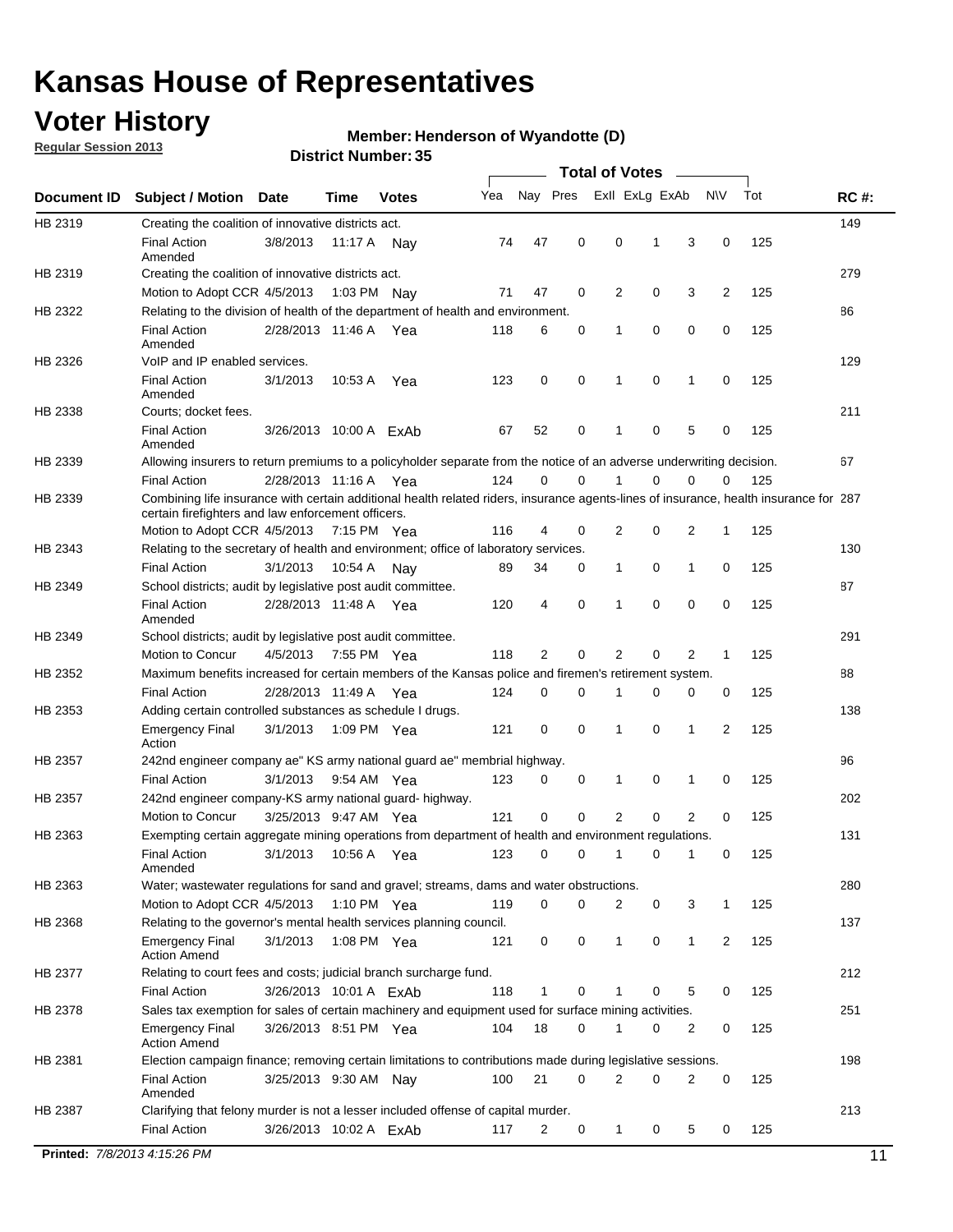## **Voter History**

**Member: Henderson of Wyandotte (D)** 

**Regular Session 2013**

|                    |                                                                                                                                                                                                                                                  |                        |             | DISTILI MUIIIDEL 99 |     |              |             | Total of Votes - |          |                |          |     |             |
|--------------------|--------------------------------------------------------------------------------------------------------------------------------------------------------------------------------------------------------------------------------------------------|------------------------|-------------|---------------------|-----|--------------|-------------|------------------|----------|----------------|----------|-----|-------------|
| <b>Document ID</b> | <b>Subject / Motion</b>                                                                                                                                                                                                                          | <b>Date</b>            | Time        | <b>Votes</b>        | Yea |              | Nay Pres    | Exll ExLg ExAb   |          |                | N\V      | Tot | <b>RC#:</b> |
| HB 2389            | Capital murder; notice of intent to seek the death penalty.                                                                                                                                                                                      |                        |             |                     |     |              |             |                  |          |                |          |     | 214         |
|                    | <b>Final Action</b>                                                                                                                                                                                                                              | 3/26/2013 10:03 A ExAb |             |                     | 118 | 1            | 0           | 1                | 0        | 5              | 0        | 125 |             |
| HB 2391            | School finance; amount of tax levy authorized to finance ancillary school facilities.                                                                                                                                                            |                        |             |                     |     |              |             |                  |          |                |          |     | 237         |
|                    | <b>Emergency Final</b><br><b>Action Amend</b>                                                                                                                                                                                                    | 3/26/2013 8:30 PM Nay  |             |                     | 64  | 57           | 0           | 1                | 0        | $\overline{2}$ | 1        | 125 |             |
| HB 2391            | Senate Substitute for HB 2391 by Committee on Ways and Means - Creating the joint committee on uniform educational<br>standards oversight.                                                                                                       |                        |             |                     |     |              |             |                  |          |                |          |     | 321         |
|                    | Sub Motion to Concur 6/1/2013                                                                                                                                                                                                                    |                        | 10:06P      | <b>NIV</b>          | 55  | 58           | $\Omega$    | 0                | 0        | 6              | 6        | 125 |             |
| HB 2396            | Allowing the secretary of administration to identify state owned real property as surplus property and establishing an appeals 253<br>process of such identification; also amending procedures for the disposition of state surplus real estate. |                        |             |                     |     |              |             |                  |          |                |          |     |             |
|                    | <b>Emergency Final</b><br><b>Action Amend</b>                                                                                                                                                                                                    | 3/26/2013 8:53 PM Yea  |             |                     | 122 | 0            | $\Omega$    |                  | $\Omega$ | 2              | 0        | 125 |             |
| HB 2403            | Issuing \$1,500,000,000 of pension obligation bonds to finance a portion of the unfunded actuarial liability of KPERS.                                                                                                                           |                        |             |                     |     |              |             |                  |          |                |          |     | 236         |
|                    | <b>Final Action</b><br>Amended                                                                                                                                                                                                                   | 3/26/2013 8:29 PM      |             | Nav                 | 73  | 49           | 0           | 1                | 0        | 2              | 0        | 125 |             |
| <b>HCR 5014</b>    | Urging approval of the Presidential Permit application allowing the construction and operation of the TransCanada Keystone<br>XL Pipeline.                                                                                                       |                        |             |                     |     |              |             |                  |          |                |          |     | 215         |
|                    | <b>Final Action</b>                                                                                                                                                                                                                              | 3/26/2013 10:05 A ExAb |             |                     | 108 | 11           | $\Omega$    | 1                | 0        | 5              | 0        | 125 |             |
| HR 6004            | Rules of House of Representatives, permanent rules of the 2013-2014 biennium.                                                                                                                                                                    |                        |             |                     |     |              |             |                  |          |                |          |     | 4           |
|                    | <b>Final Action</b><br>Amended                                                                                                                                                                                                                   | 1/28/2013 11:09 A      |             | Nay                 | 82  | 40           | 0           | 0                | 0        | 3              | 0        | 125 |             |
| SB <sub>1</sub>    | Legislative Post Audit; periodic audits of the State treasurer and the pooled money investment board.                                                                                                                                            |                        |             |                     |     |              |             |                  |          |                |          |     | 216         |
|                    | <b>Final Action</b><br>Amended                                                                                                                                                                                                                   | 3/26/2013 10:06 A ExAb |             |                     | 118 | $\mathbf{1}$ | $\Omega$    | 1                | 0        | 5              | 0        | 125 |             |
| <b>SB16</b>        | Kansas racketeer influenced and corrupt organization act, criminal street gangs.                                                                                                                                                                 |                        |             |                     |     |              |             |                  |          |                |          |     | 217         |
|                    | <b>Final Action</b><br>Amended                                                                                                                                                                                                                   | 3/26/2013 10:12 A ExAb |             |                     | 74  | 45           | 0           | 1                | 0        | 5              | 0        | 125 |             |
| SB 20              | Civil procedure; temporary restraining orders and poverty affidavits.                                                                                                                                                                            |                        |             |                     |     |              |             |                  |          |                |          |     | 190         |
|                    | <b>Final Action</b><br>Amended                                                                                                                                                                                                                   | 3/22/2013 11:15 A      |             | Yea                 | 119 | 0            | 0           | 2                | 0        | 3              | 1        | 125 |             |
| <b>SB 20</b>       | Civil procedure; temporary restraining orders and poverty affidavits.                                                                                                                                                                            |                        |             |                     |     |              |             |                  |          |                |          |     | 304         |
|                    | Motion to adopt CCR 5/9/2013 2:21 PM ExAb                                                                                                                                                                                                        |                        |             |                     | 119 | $\mathbf{1}$ | $\Omega$    |                  | $\Omega$ | 4              | 0        | 125 |             |
| SB 21              | Firearms; criminal possession of a firearm; expungement; personal and family protection act.                                                                                                                                                     |                        |             |                     |     |              |             |                  |          |                |          |     | 255         |
|                    | <b>Emergency Final</b><br>Action                                                                                                                                                                                                                 | 3/26/2013 8:56 PM Nav  |             |                     | 119 | 3            | $\Omega$    | 1                | 0        | 2              | $\Omega$ | 125 |             |
| <b>SB 23</b>       | Continuation of statewide tax levy for public schools.                                                                                                                                                                                           |                        |             |                     |     |              |             |                  |          |                |          |     | 243         |
|                    | <b>Emergency Final</b><br><b>Action Amend</b>                                                                                                                                                                                                    | 3/26/2013 8:38 PM Yea  |             |                     | 122 | 0            | $\mathbf 0$ | 1                | 0        | 2              | 0        | 125 |             |
| SB 23              | School districts; sttewide tax levy for public schools; school finance amendments.                                                                                                                                                               |                        |             |                     |     |              |             |                  |          |                |          |     | 296         |
|                    | Motion to Adopt CCR 4/5/2013                                                                                                                                                                                                                     |                        | 9:32 PM Yea |                     | 119 | 1            | 0           | 2                | 0        | 2              | 1        | 125 |             |
| <b>SB 24</b>       | Insurance - Risk-based capital requirements for property, casualty and life insurance companies.                                                                                                                                                 |                        |             |                     |     |              |             |                  |          |                |          |     | 204         |
|                    | <b>Final Action</b>                                                                                                                                                                                                                              | 3/26/2013 9:50 AM ExAb |             |                     | 119 | 0            | 0           | 1                | 0        | 5              | 0        | 125 |             |
| SB 25              | Insurance-Risk-based capital requirements for health organizations.                                                                                                                                                                              |                        |             |                     |     |              |             |                  |          |                |          |     | 205         |
|                    | <b>Final Action</b>                                                                                                                                                                                                                              | 3/26/2013 9:51 AM ExAb |             |                     | 119 | 0            | 0           | 1                | 0        | 5              | 0        | 125 |             |
| <b>SB 27</b>       | Eligibility of students under the military service scholarship program act.                                                                                                                                                                      |                        |             |                     |     |              |             |                  |          |                |          |     | 166         |
|                    | <b>Final Action</b><br>Amended                                                                                                                                                                                                                   | 3/19/2013 10:35 A Yea  |             |                     | 123 | 0            | 0           |                  | 0        | 1              | 0        | 125 |             |
| SB 28              | Authorizing the division of emergency management within the adjutant general's department to accept certain real property.                                                                                                                       |                        |             |                     |     |              |             |                  |          |                |          |     | 184         |
|                    | <b>Final Action</b>                                                                                                                                                                                                                              | 3/21/2013 11:22 A Yea  |             |                     | 121 | 0            | 0           | $\mathbf{1}$     | 0        | 3              | 0        | 125 |             |
| SB 37              | Kansas home inspectors professional competence and financial responsibility act.                                                                                                                                                                 |                        |             |                     |     |              |             |                  |          |                |          |     | 218         |
|                    | <b>Final Action</b>                                                                                                                                                                                                                              | 3/26/2013 10:14 A ExAb |             |                     | 102 | 17           | 0           | 1                | 0        | 5              | 0        | 125 |             |
| SB 51              | Health insurance coverage for bankers association.                                                                                                                                                                                               |                        |             |                     |     |              |             |                  |          |                |          |     | 189         |
|                    | Final Action                                                                                                                                                                                                                                     | 3/22/2013 11:14 A Yea  |             |                     | 119 | 0            | 0           | $\overline{c}$   | 0        | 3              | 1        | 125 |             |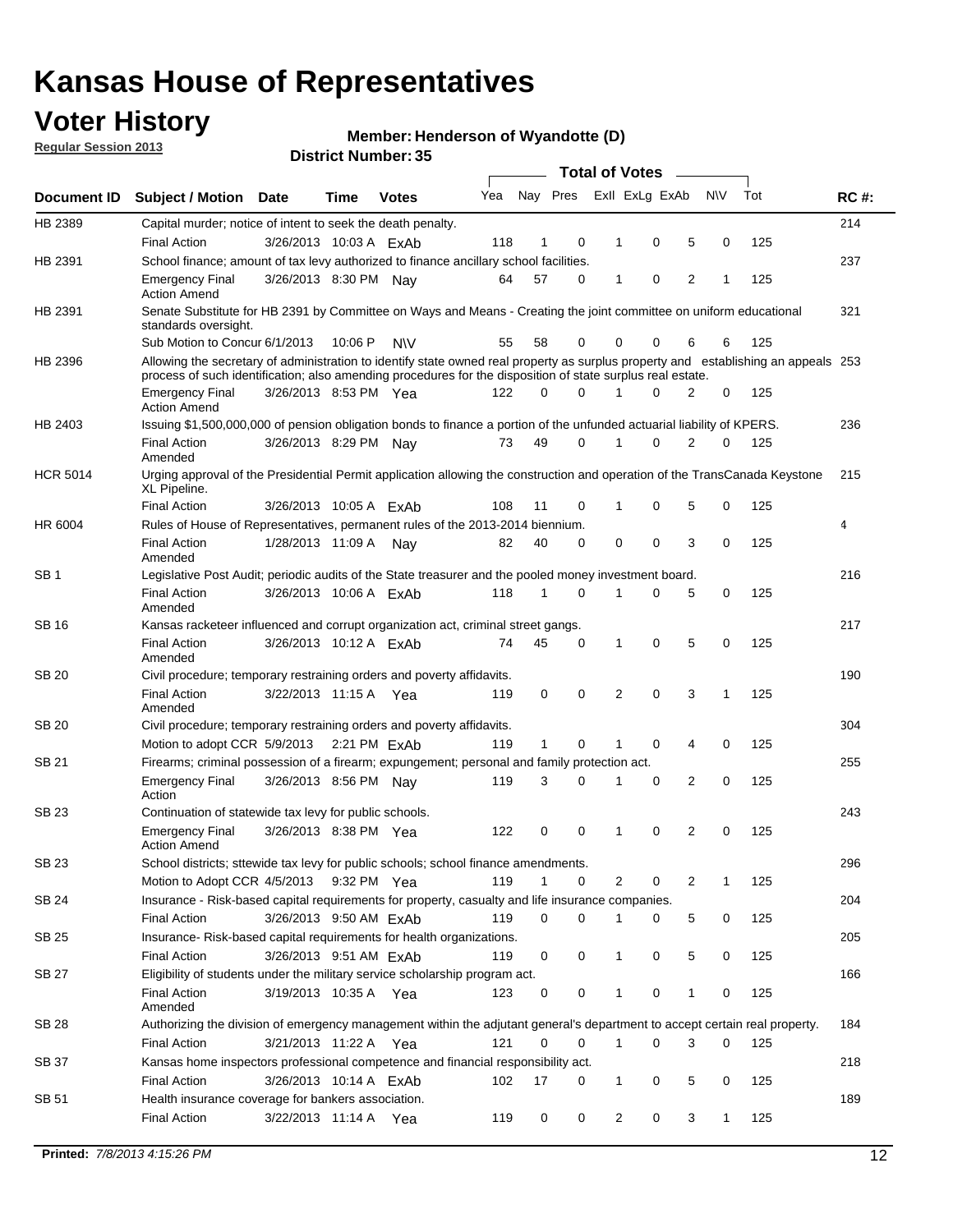## **Voter History**

**Member: Henderson of Wyandotte (D)** 

**Regular Session 2013**

|              |                                                                                                                                                                                                                                                                                                                                                                         |                        |             |              |     | <b>Total of Votes</b> |             |                |   |                |             |     |             |
|--------------|-------------------------------------------------------------------------------------------------------------------------------------------------------------------------------------------------------------------------------------------------------------------------------------------------------------------------------------------------------------------------|------------------------|-------------|--------------|-----|-----------------------|-------------|----------------|---|----------------|-------------|-----|-------------|
| Document ID  | <b>Subject / Motion Date</b>                                                                                                                                                                                                                                                                                                                                            |                        | Time        | <b>Votes</b> | Yea | Nay Pres              |             | Exll ExLg ExAb |   |                | <b>NV</b>   | Tot | <b>RC#:</b> |
| SB 52        | Mortgage interest rate cap increase.                                                                                                                                                                                                                                                                                                                                    |                        |             |              |     |                       |             |                |   |                |             |     | 238         |
|              | <b>Emergency Final</b><br>Action                                                                                                                                                                                                                                                                                                                                        | 3/26/2013 8:32 PM Yea  |             |              | 120 | 2                     | 0           |                | 0 | 2              | 0           | 125 |             |
| SB 56        | Transferring the recognition of county fair associations from the secretary of agriculture to the board of county<br>commissioners.                                                                                                                                                                                                                                     |                        |             |              |     |                       |             |                |   |                |             |     | 191         |
|              | <b>Final Action</b><br>Amended                                                                                                                                                                                                                                                                                                                                          | 3/22/2013 11:21 A      |             | Yea          | 119 | 0                     | 0           | 2              | 0 | 3              | 1           | 125 |             |
| SB 57        | Substitute for SB 57 by Committee on Agriculture - Agriculture; powers and duties of the department of agriculture relating to<br>poultry improvement plan and domesticated deer.                                                                                                                                                                                       |                        |             |              |     |                       |             |                |   |                |             |     | 192         |
|              | Final Action Sub Bill 3/22/2013 11:24 A Yea<br>Amended                                                                                                                                                                                                                                                                                                                  |                        |             |              | 79  | 40                    | 0           | 2              | 0 | 3              | 1           | 125 |             |
| SB 57        | Substitute for SB 57 by Committee on Agriculture - Agriculture; powers and duties of the department of agriculture relating to<br>poultry improvement plan, stockyards and domesticated deer.                                                                                                                                                                           |                        |             |              |     |                       |             |                |   |                |             |     | 262         |
|              | Motion to adopt CCR 4/4/2013 2:18 PM Yea                                                                                                                                                                                                                                                                                                                                |                        |             |              | 80  | 42                    | 0           | 1              | 0 | 2              | 0           | 125 |             |
| SB 58        | Sentencing for unlawful manufacturing of controlled substances.                                                                                                                                                                                                                                                                                                         |                        |             |              |     |                       |             |                |   |                |             |     | 219         |
|              | <b>Final Action</b>                                                                                                                                                                                                                                                                                                                                                     | 3/26/2013 10:15 A ExAb |             |              | 119 | 0                     | 0           | 1              | 0 | 5              | 0           | 125 |             |
| <b>SB 59</b> | Attorney general; reward for information.                                                                                                                                                                                                                                                                                                                               |                        |             |              |     |                       |             |                |   |                |             |     | 193         |
|              | <b>Final Action</b>                                                                                                                                                                                                                                                                                                                                                     | 3/22/2013 11:25 A      |             | Yea          | 119 | 0                     | 0           | 2              | 0 | 3              | 1           | 125 |             |
| SB 62        | Making gas pipeline safety terminology consistent with federal regulations.                                                                                                                                                                                                                                                                                             |                        |             |              |     |                       |             |                |   |                |             |     | 163         |
|              | <b>Final Action</b>                                                                                                                                                                                                                                                                                                                                                     | 3/19/2013 10:32 A      |             | Yea          | 123 | 0                     | 0           | 1              | 0 | 1              | 0           | 125 |             |
| SB 63        | Elections; voting crimes, penalties and prosecution.                                                                                                                                                                                                                                                                                                                    |                        |             |              |     |                       |             |                |   |                |             |     | 246         |
|              | <b>Emergency Final</b><br><b>Action Amend</b>                                                                                                                                                                                                                                                                                                                           | 3/26/2013 8:42 PM Nay  |             |              | 69  | 53                    | $\mathbf 0$ | 1              | 0 | $\overline{2}$ | $\mathbf 0$ | 125 |             |
| SB 68        | Driver's license examinations; locations.                                                                                                                                                                                                                                                                                                                               |                        |             |              |     |                       |             |                |   |                |             |     | 220         |
|              | <b>Final Action</b>                                                                                                                                                                                                                                                                                                                                                     | 3/26/2013 10:16 A ExAb |             |              | 116 | 3                     | 0           | 1              | 0 | 5              | 0           | 125 |             |
| SB 69        | Motor vehicles; vehicle registration and license plates.                                                                                                                                                                                                                                                                                                                |                        |             |              |     |                       |             |                |   |                |             |     | 167         |
|              | <b>Final Action</b>                                                                                                                                                                                                                                                                                                                                                     | 3/19/2013 10:37 A      |             | Nay          | 117 | 6                     | 0           | 1              | 0 | $\mathbf{1}$   | 0           | 125 |             |
| SB 74        | Prison-made goods act; prohibiting prisoner production of manufactured or modular homes.                                                                                                                                                                                                                                                                                |                        |             |              |     | 32                    |             | 1              |   |                |             | 125 | 221         |
|              | <b>Final Action</b>                                                                                                                                                                                                                                                                                                                                                     | 3/26/2013 10:19 A ExAb |             |              | 87  |                       | 0           |                | 0 | 5              | 0           |     |             |
| SB 75        | Record requirements and civil penalties relating to sales of plastic bulk merchandise containers.                                                                                                                                                                                                                                                                       | 3/26/2013 10:21 A ExAb |             |              | 101 | 18                    | 0           | 1              | 0 | 5              | 0           | 125 | 222         |
| SB 81        | <b>Final Action</b><br>Open records; requests for criminal justice information; restriction of certain officials' information from publicly accessible                                                                                                                                                                                                                  |                        |             |              |     |                       |             |                |   |                |             |     | 194         |
|              | records.<br><b>Final Action</b>                                                                                                                                                                                                                                                                                                                                         | 3/22/2013 11:27 A      |             | Yea          | 119 | 0                     | 0           | 2              | 0 | 3              | 1           | 125 |             |
|              | Amended                                                                                                                                                                                                                                                                                                                                                                 |                        |             |              |     |                       |             |                |   |                |             |     |             |
| <b>SB 83</b> | House Substitute for SB 83 by Committee on Taxation - Income tax deductions and modifications; severance tax; sales tax;<br>delinquent tax liabilities.                                                                                                                                                                                                                 |                        |             |              |     |                       |             |                |   |                |             |     | 187         |
|              | Final Action Sub Bill 3/21/2013 11:30 A                                                                                                                                                                                                                                                                                                                                 |                        |             | Nav          | 96  | 25                    | 0           | 1              | 0 | 3              | 0           | 125 |             |
| SB 83        | House Substitute for SB 83 by Committee on Taxation--Income tax deductions and modifications; severance tax; sales tax and 260<br>compensating use tax, preseumptions relating to nexus; property tax, exemptions, new automobile manufacturinge property;<br>taxation of watercraft; leased commercial and industrial property appeals; correction of clerical errors. |                        |             |              |     |                       |             |                |   |                |             |     |             |
|              | Motion to adopt CCR 4/3/2013                                                                                                                                                                                                                                                                                                                                            |                        | 10:35 A Nay |              | 104 | 15                    | 0           | $\mathbf{1}$   | 0 | 3              | 2           | 125 |             |
| SB 84        | House Substitute for SB 84 by Committee on Taxation - Reduction to state income tax rates based on selected actual state<br>general fund receipts computations; distribution of revenues from sales and compensating use tax; reduction of<br>Final Action Sub Bill 3/21/2013 11:34 A Nay                                                                               |                        |             |              | 82  | 39                    | $\Omega$    |                | 0 | 3              | $\Omega$    | 125 | 188         |
|              | Amended                                                                                                                                                                                                                                                                                                                                                                 |                        |             |              |     |                       |             |                |   |                |             |     |             |
| SB 84        | House Substitute for SB 84 -- Reduction to state income tax rates based on selected actual state general fund receipts<br>computations; reduction of itemized deductions.                                                                                                                                                                                               |                        |             |              |     |                       |             |                |   |                |             |     | 317         |
|              | Motion to adopt CCR 5/28/2013 2:32 PM Nav                                                                                                                                                                                                                                                                                                                               |                        |             |              | 42  | 71                    | 0           |                | 0 | 9              | 2           | 125 |             |
| SB 84        | House Substitute for SB 84 -- Reduction to state income tax rates based on selected actual state general fund receipts<br>computations; reduction of itemized deductions.                                                                                                                                                                                               |                        |             |              |     |                       |             |                |   |                |             |     | 319         |
|              | Motion to adopt CCR 5/30/2013 9:14 PM Nay                                                                                                                                                                                                                                                                                                                               |                        |             |              | 18  | 94                    | 0           |                | 0 | 9              | 3           | 125 |             |
| SB 85        | Motor vehicle insurance; providing proof of insurance by cellular phone or portable electronic device.                                                                                                                                                                                                                                                                  |                        |             |              |     |                       |             |                |   |                |             |     | 175         |
|              | <b>Final Action</b>                                                                                                                                                                                                                                                                                                                                                     | 3/20/2013 10:25 A Yea  |             |              | 123 | 0                     | $\Omega$    |                | 0 | 1              | 0           | 125 |             |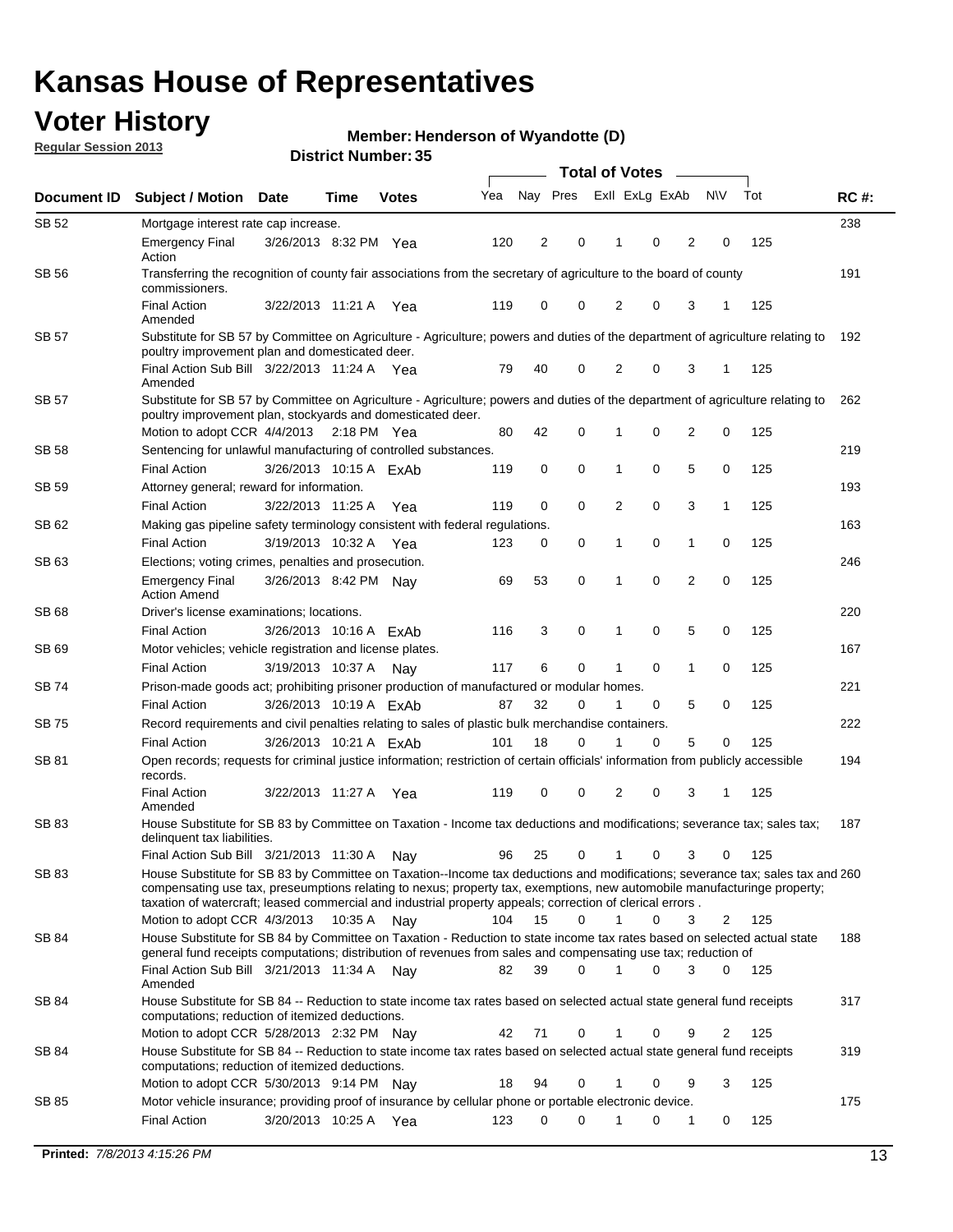## **Voter History**

**Regular Session 2013**

### **Member: Henderson of Wyandotte (D)**

| Document ID   |                                                                                                       |                        |             |              |     |                |                              |                |                |                |              |     |             |  |  |  |  |
|---------------|-------------------------------------------------------------------------------------------------------|------------------------|-------------|--------------|-----|----------------|------------------------------|----------------|----------------|----------------|--------------|-----|-------------|--|--|--|--|
|               | <b>Subject / Motion Date</b>                                                                          |                        | Time        | <b>Votes</b> | Yea | Nay Pres       |                              |                | Exll ExLg ExAb |                | N\V          | Tot | <b>RC#:</b> |  |  |  |  |
| <b>SB 88</b>  | Increasing the children's advocacy center assessment fee.                                             |                        |             |              |     |                |                              |                |                |                |              |     | 223         |  |  |  |  |
|               | <b>Final Action</b><br>Amended                                                                        | 3/26/2013 10:22 A ExAb |             |              | 118 | $\mathbf{1}$   | 0                            | 1              | 0              | 5              | 0            | 125 |             |  |  |  |  |
| SB 96         | Motor vehicles; counties with multiple registration facilities; additional registration fee.          |                        |             |              |     |                |                              |                |                |                |              |     | 224         |  |  |  |  |
|               | <b>Final Action</b><br>Amended                                                                        | 3/26/2013 10:24 A ExAb |             |              | 106 | 12             | 0                            | 1              | 0              | 5              | 1            | 125 |             |  |  |  |  |
| SB 96         | Additional motor vehicle registration fees.                                                           |                        |             |              |     |                |                              |                |                |                |              |     | 263         |  |  |  |  |
|               | Motion to adopt CCR 4/4/2013 2:21 PM Yea                                                              |                        |             |              | 114 | 8              | 0                            | 1              | $\mathbf 0$    | 2              | 0            | 125 |             |  |  |  |  |
| SB 102        | Requiring the state treasurer to provide a list of daily deposits to the secretary of administration. |                        |             |              |     |                |                              |                |                |                |              |     | 195         |  |  |  |  |
|               | <b>Final Action</b><br>Amended                                                                        | 3/22/2013 11:28 A Yea  |             |              | 119 | 0              | $\Omega$                     | $\overline{2}$ | 0              | 3              | 1            | 125 |             |  |  |  |  |
| SB 102        | Enacting the second amendment protection act.                                                         |                        |             |              |     |                |                              |                |                |                |              |     |             |  |  |  |  |
|               | Motion to Adopt CCR 4/5/2013                                                                          |                        | 9:20 PM Nay |              | 96  | 24             | 2<br>2<br>0<br>0<br>1<br>125 |                |                |                |              |     |             |  |  |  |  |
| SB 111        | Establishing Native American legislative day at the capitol; awarding of high school diplomas.        |                        |             |              |     |                |                              |                |                |                |              |     |             |  |  |  |  |
|               | <b>Emergency Final</b><br><b>Action Amend</b>                                                         | 3/26/2013 8:41 PM Yea  |             |              | 122 | 0              | 0                            |                | 0              | 2              | 0            | 125 |             |  |  |  |  |
| SB 113        | Credit unions; changes in certain loan limitations.                                                   |                        |             |              |     |                |                              |                |                |                |              |     | 234         |  |  |  |  |
|               | Emergency Final<br>Action                                                                             | 3/26/2013 8:25 PM Yea  |             |              | 122 | $\mathbf 0$    | 0                            | 1              | 0              | $\overline{2}$ | 0            | 125 |             |  |  |  |  |
| <b>SB 118</b> | Relating to law enforcement reporting and investigation of missing persons.                           |                        |             |              |     |                |                              |                |                |                |              |     | 225         |  |  |  |  |
|               | <b>Final Action</b>                                                                                   | 3/26/2013 10:25 A ExAb |             |              | 119 | 0              | 0                            | $\mathbf 1$    | 0              | 5              | 0            | 125 |             |  |  |  |  |
| SB 120        | Enacting the Kansas farmers' market promotion act.                                                    |                        |             |              |     |                |                              |                |                |                |              |     | 196         |  |  |  |  |
|               | <b>Final Action</b><br>Amended                                                                        | 3/22/2013 11:31 A Nay  |             |              | 68  | 51             | 0                            | $\overline{2}$ | $\mathbf 0$    | 3              | 1            | 125 |             |  |  |  |  |
| <b>SB 122</b> | Kansas administrative procedure act; service of order or notice.                                      |                        |             |              |     |                |                              |                |                |                |              |     | 226         |  |  |  |  |
|               | <b>Final Action</b><br>Amended                                                                        | 3/26/2013 10:26 A ExAb |             |              | 119 | 0              | 0                            | 1              | $\mathbf 0$    | 5              | 0            | 125 |             |  |  |  |  |
| SB 122        | Elections; unauthorized voting disclosures.                                                           |                        |             |              |     |                |                              |                |                |                |              |     |             |  |  |  |  |
|               | Motion to Adopt CCR 4/5/2013 6:23 PM                                                                  |                        |             | Nav          | 89  | 31             | 0                            | 2              | 0              | 2              | $\mathbf{1}$ | 125 |             |  |  |  |  |
| SB 124        | Amending the Kansas restraint of trade act.                                                           |                        |             |              |     |                |                              |                |                |                |              |     | 227         |  |  |  |  |
|               | <b>Final Action</b><br>Amended                                                                        | 3/26/2013 10:27 A      |             | ExAb         | 116 | $\overline{2}$ | $\mathbf{1}$                 | 1              | $\mathbf 0$    | 5              | 0            | 125 |             |  |  |  |  |
| SB 124        | Amending the Kansas restraint of trade act.                                                           |                        |             |              |     |                |                              |                |                |                |              |     | 273         |  |  |  |  |
|               | Motion to Adopt CCR 4/5/2013                                                                          |                        | 11:06 A     | Nav          | 97  | 23             | 0                            | 2              | 0              | 2              | $\mathbf{1}$ | 125 |             |  |  |  |  |
| <b>SB 128</b> | Career technical education incentive program amendments.                                              |                        |             |              |     |                |                              |                |                |                |              |     | 168         |  |  |  |  |
|               | <b>Final Action</b><br>Amended                                                                        | 3/19/2013 10:39 A      |             | Yea          | 123 | 0              | 0                            | 1              | 0              | $\mathbf{1}$   | 0            | 125 |             |  |  |  |  |
| <b>SB 129</b> | Bank commissioner: certain fees and hearing costs.                                                    |                        |             |              |     |                |                              |                |                |                |              |     | 254         |  |  |  |  |
|               | Emergency Final<br><b>Action Amend</b>                                                                | 3/26/2013 8:55 PM Yea  |             |              | 110 | 12             | 0                            | 1              | 0              | 2              | 0            | 125 |             |  |  |  |  |
| <b>SB 129</b> | Mortgage interest rate cap increase.                                                                  |                        |             |              |     |                |                              |                |                |                |              |     | 272         |  |  |  |  |
|               | Motion to Adopt CCR 4/5/2013 10:42 A                                                                  |                        |             | Yea          | 121 | $\mathbf 0$    | 0                            | 2              | 0              | $\overline{2}$ | 0            | 125 |             |  |  |  |  |
| SB 135        | Transferring boiler inspection duties from the department of labor to the state fire marshal.         |                        |             |              |     |                |                              |                |                |                |              |     | 228         |  |  |  |  |
|               | <b>Final Action</b>                                                                                   | 3/26/2013 10:28 A ExAb |             |              | 114 | 5              | 0                            | 1              | 0              | 5              | 0            | 125 |             |  |  |  |  |
| SB 136        | Providing veterans designation on driver's licenses and nondriver identification cards.               |                        |             |              |     |                |                              |                |                |                |              |     | 244         |  |  |  |  |
|               | Emergency Final<br><b>Action Amend</b>                                                                | 3/26/2013 8:39 PM Yea  |             |              | 119 | 3              | 0                            | 1              | 0              | $\overline{2}$ | 0            | 125 |             |  |  |  |  |
| SB 139        | Kansas money transmitter act.                                                                         |                        |             |              |     |                |                              |                |                |                |              |     | 229         |  |  |  |  |
|               | <b>Final Action</b>                                                                                   | 3/26/2013 10:30 A ExAb |             |              | 117 | 1              | $\mathbf{1}$                 | 1              | 0              | 5              | 0            | 125 |             |  |  |  |  |
| SB 142        | Abortion; concerning civil actions related to abortion.                                               |                        |             |              |     |                |                              |                |                |                |              |     | 241         |  |  |  |  |
|               | <b>Emergency Final</b><br>Action                                                                      | 3/26/2013 8:36 PM Nay  |             |              | 89  | 33             | $\mathbf 0$                  | 1              | 0              | 2              | 0            | 125 |             |  |  |  |  |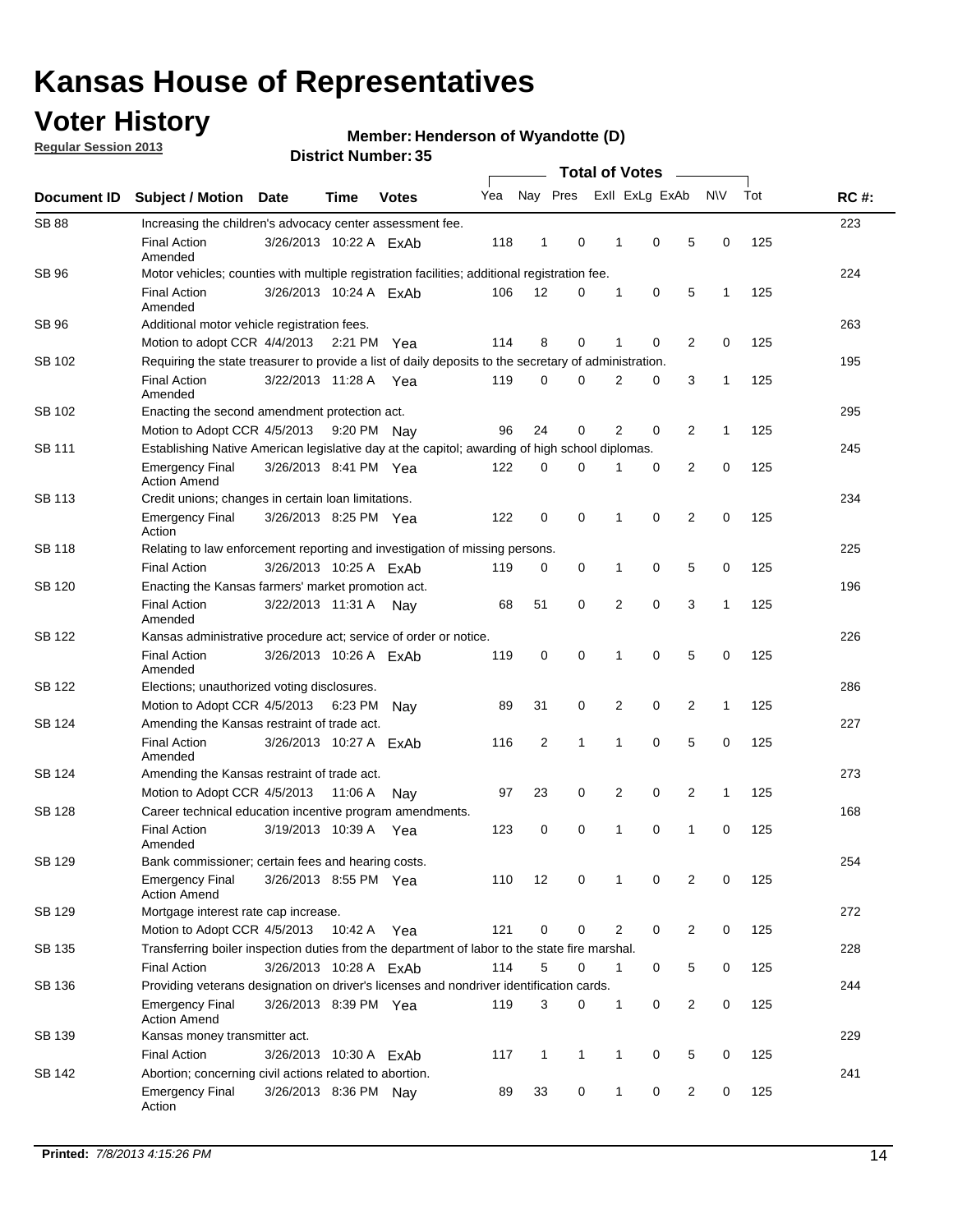## **Voter History**

**Member: Henderson of Wyandotte (D)** 

**Regular Session 2013**

|                 |                                                                                                                                                                                                       |                                                                                                                                                                         |             |               |     |          |   | <b>Total of Votes</b> |                |                |                |     |             |
|-----------------|-------------------------------------------------------------------------------------------------------------------------------------------------------------------------------------------------------|-------------------------------------------------------------------------------------------------------------------------------------------------------------------------|-------------|---------------|-----|----------|---|-----------------------|----------------|----------------|----------------|-----|-------------|
| Document ID     | <b>Subject / Motion Date</b>                                                                                                                                                                          |                                                                                                                                                                         | Time        | <b>Votes</b>  | Yea | Nay Pres |   |                       | Exll ExLg ExAb |                | <b>NV</b>      | Tot | <b>RC#:</b> |
| <b>SB 149</b>   | 239<br>Drug screening for recipients of cash assistance and unemployment benefits.                                                                                                                    |                                                                                                                                                                         |             |               |     |          |   |                       |                |                |                |     |             |
|                 | Emergency Final<br><b>Action Amend</b>                                                                                                                                                                | 3/26/2013 8:33 PM Nav                                                                                                                                                   |             |               | 106 | 16       | 0 | 1                     | 0              | 2              | 0              | 125 |             |
| SB 164          | Relating to the director of vehicles regulating providers of motor vehicle functions.                                                                                                                 |                                                                                                                                                                         |             |               |     |          |   |                       |                |                |                |     | 247         |
|                 | <b>Emergency Final</b><br><b>Action Amend</b>                                                                                                                                                         | 3/26/2013 8:43 PM Yea                                                                                                                                                   |             |               | 117 | 5        | 0 | $\mathbf{1}$          | 0              | $\overline{2}$ | 0              | 125 |             |
| SB 164          | Relating to the director of vehicles regulating providers of motor vehicle functions.                                                                                                                 |                                                                                                                                                                         |             |               |     |          |   |                       |                |                |                |     | 268         |
|                 | Motion to adopt CCR 4/4/2013                                                                                                                                                                          |                                                                                                                                                                         | 5:32 PM Yea |               | 111 | 9        | 0 | $\mathbf{1}$          | 0              | 2              | $\overline{2}$ | 125 |             |
| SB 166          | Insurers supervision, rehabilitation and liquidation act; derivatives.                                                                                                                                |                                                                                                                                                                         |             |               |     |          |   |                       |                |                |                |     | 206         |
|                 | <b>Final Action</b>                                                                                                                                                                                   | 3/26/2013 9:52 AM ExAb                                                                                                                                                  |             |               | 119 | 0        | 0 | 1                     | 0              | 5              | 0              | 125 |             |
| SB 168          | Limiting nuisance actions against certain agricultural activities.                                                                                                                                    |                                                                                                                                                                         |             |               |     |          |   |                       |                |                |                |     | 169         |
|                 | <b>Final Action</b><br>Amended                                                                                                                                                                        | 3/19/2013 10:40 A Nay                                                                                                                                                   |             |               | 111 | 12       | 0 | 1                     | 0              | 1              | 0              | 125 |             |
| <b>SB 168</b>   | Limiting nuisance actions against certain agricultural activities.                                                                                                                                    |                                                                                                                                                                         |             |               |     |          |   |                       |                |                |                |     | 264         |
|                 | Motion to adopt CCR 4/4/2013                                                                                                                                                                          |                                                                                                                                                                         |             | $2:30$ PM Yea | 110 | 12       | 0 | 1                     | 0              | 2              | 0              | 125 |             |
| SB 171          | School districts; amendments to Kansas uniform financial accounting and reporting act.                                                                                                                |                                                                                                                                                                         |             |               |     |          |   |                       |                |                |                |     | 248         |
|                 | <b>Emergency Final</b><br><b>Action Amend</b>                                                                                                                                                         | 3/26/2013 8:44 PM Yea                                                                                                                                                   |             |               | 122 | 0        | 0 | 1                     | 0              | $\overline{2}$ | 0              | 125 |             |
| SB 171          | School districts; amendments to Kansas uniform financial accounting and reporting act.                                                                                                                |                                                                                                                                                                         |             |               |     |          |   |                       |                |                |                |     | 285         |
|                 | Motion to Adopt CCR 4/5/2013 6:19 PM Nay                                                                                                                                                              |                                                                                                                                                                         |             |               | 63  | 57       | 0 | 2                     | 0              | 2              |                | 125 |             |
| SB 171          | Appropriations for FY 2013, FY 2014, FY 2015, FY 2016, FY 2017 and FY 2018 for various state agencies; capital<br>improvement projects; claims against the state.                                     |                                                                                                                                                                         |             |               |     |          |   |                       |                |                | 320            |     |             |
|                 | Motion to adopt CCR 6/1/2013 4:30 PM Nay                                                                                                                                                              |                                                                                                                                                                         |             |               | 63  | 51       | 0 | 0                     | 0              | 8              | 3              | 125 |             |
| <b>SB 187</b>   |                                                                                                                                                                                                       | Establishing the workers compensation and employment security boards nominating committee; administrative law judge<br>appointment; workers compensation appeals board. |             |               |     |          |   |                       |                |                |                |     |             |
|                 | <b>Emergency Final</b><br><b>Action Amend</b>                                                                                                                                                         | 3/26/2013 8:37 PM Nav                                                                                                                                                   |             |               | 88  | 34       | 0 | 1                     | 0              | 2              | 0              | 125 |             |
| SB 187          | Amending workers compensation law provisions; establishing the workers compensation and employment security boards<br>nominating committee; notice requirements; workplace health and safety program. |                                                                                                                                                                         |             |               |     |          |   |                       |                |                |                |     | 274         |
|                 | Motion to Adopt CCR 4/5/2013 11:26 A Nay                                                                                                                                                              |                                                                                                                                                                         |             |               | 89  | 31       | 0 | 2                     | 0              | 3              | 0              | 125 |             |
| SB 199          | University of Kansas medical center; midwest center for stem cell therapy.                                                                                                                            |                                                                                                                                                                         |             |               |     |          |   |                       |                |                |                |     | 235         |
|                 | Emergency Final<br><b>Action Amend</b>                                                                                                                                                                | 3/26/2013 8:26 PM Nav                                                                                                                                                   |             |               | 90  | 32       | 0 | 1                     | 0              | 2              | 0              | 125 |             |
| SB 199          | Health care; stem cell therapy and unused medications.                                                                                                                                                |                                                                                                                                                                         |             |               |     |          |   |                       |                |                |                |     | 290         |
|                 | Motion to Adopt CCR 4/5/2013                                                                                                                                                                          |                                                                                                                                                                         | 7:52 PM Nay |               | 90  | 30       | 0 | 2                     | 0              | $\overline{2}$ |                | 125 |             |
| SB 216          | Allowing a public building commission to acquire land for a municipal university similar to what such commission is currently<br>allowed to do for any state university.                              |                                                                                                                                                                         |             |               |     |          |   |                       |                |                |                |     | 185         |
|                 | <b>Final Action</b>                                                                                                                                                                                   | 3/21/2013 11:23 A                                                                                                                                                       |             | Yea           | 121 | 0        | 0 | 1                     | 0              | 3              | 0              | 125 |             |
| SB 246          | Reconciling amendments to certain statutes.                                                                                                                                                           |                                                                                                                                                                         |             |               |     |          |   |                       |                |                |                |     | 315         |
|                 | <b>Emergency Final</b><br>Action                                                                                                                                                                      | 5/23/2013 2:14 PM Yea                                                                                                                                                   |             |               | 111 | 0        | 0 | 1                     | 0              | 8              | 5              | 125 |             |
| <b>SCR 1604</b> | Joint rules for the Senate and House of Representatives, 2013-2014.                                                                                                                                   |                                                                                                                                                                         |             |               |     |          |   |                       |                |                |                |     | 5           |
|                 | <b>Final Action</b><br>Amended                                                                                                                                                                        | 1/28/2013 11:12 A                                                                                                                                                       |             | Nay           | 81  | 41       | 0 | 0                     | 0              | 3              | 0              | 125 |             |
| <b>SCR 1606</b> | Honoring pregnancy maintenance resource centers.                                                                                                                                                      |                                                                                                                                                                         |             |               |     |          |   |                       |                |                |                |     | 240         |
|                 | <b>Emergency Final</b><br>Action                                                                                                                                                                      | 3/26/2013 8:34 PM Yea                                                                                                                                                   |             |               | 122 | 0        | 0 | 1                     | 0              | 2              | 0              | 125 |             |